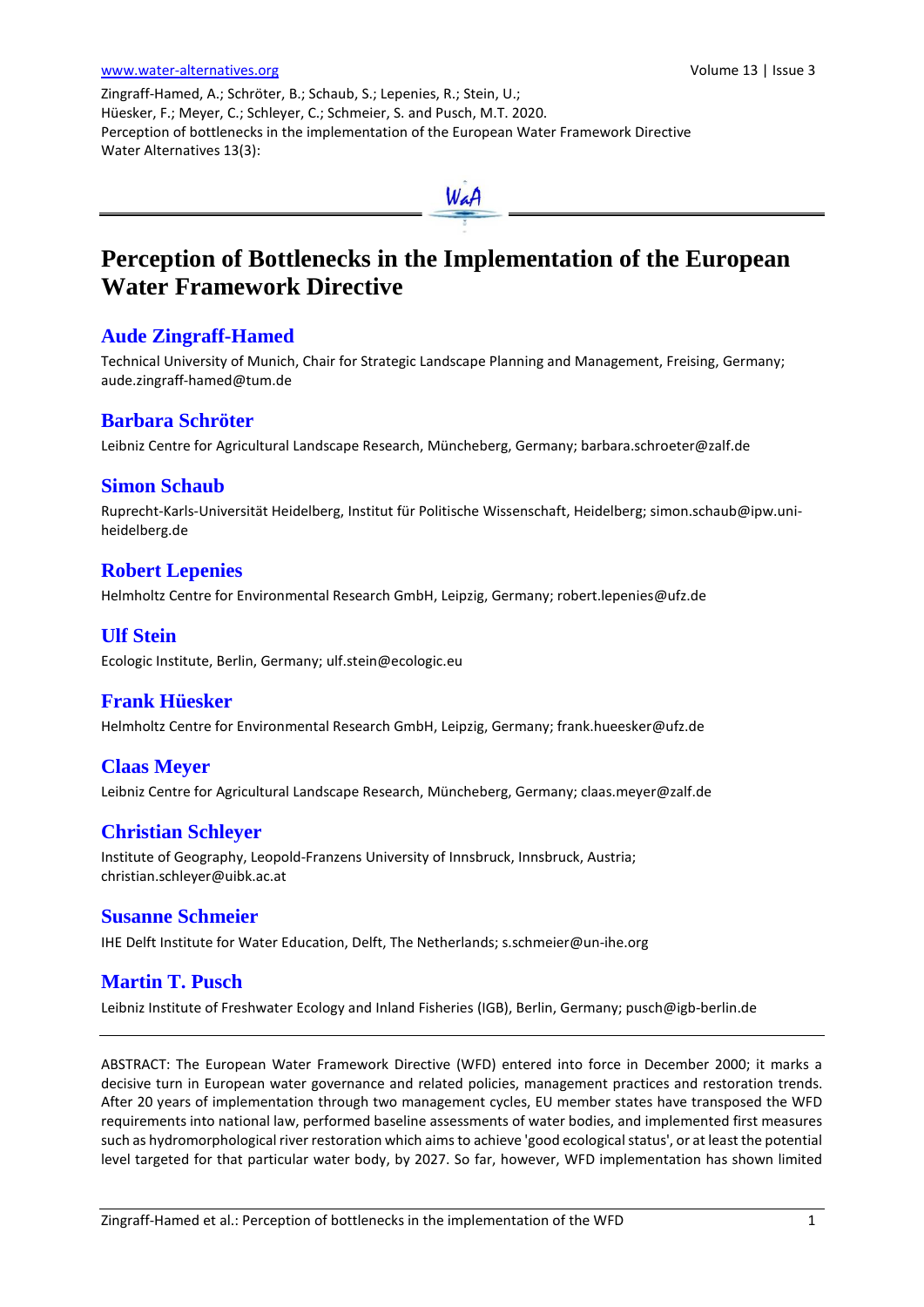success; this weak result has given rise to studies, which are mainly discussions about possible technical limitations of WFD implementation and the appropriateness of monitoring procedures. This paper complements these studies by exploring governance-related bottlenecks that have emerged in the last two decades, as perceived by scientists and practitioners. An online survey was conducted which built on a list of 24 barriers to WFD implementation; these barriers had been identified previously by more than 40 researchers during a workshop in January 2019 and through a literature review. In this survey, the list of perceived barriers to WFD implementation was shared to 130 scientists and practitioners, who were asked to prioritise the items on list. Taken together, four main barriers to WFD implementation were identified: 1) problems related to horizontal intersectoral communication, 2) insufficient land reserves, 3) insufficient staff capacities, and 4) inadequate funding. The results of the analysis of WFD implementation indicated a bottleneck at the governance level that was due to insufficient horizontal collaboration and communication. This result is not in line with previous surveys that identified policy integration as the main bottleneck. We conclude from this that the governance dimension of WFD implementation merits more attention in terms of both research and political consultation in order to identify the needs for action that are key to improved WFD implementation.

KEYWORDS: Water governance, water-related institutions, cross-sectoral river management, river restoration, European Water Framework Directive

## **INTRODUCTION**

Water policy in Europe had been based on country-by-country sectoral regulations for drinking water, fish, sediments, organic pollution, and chemical pollution control. In 2000, however, European water governance took a decisive turn with the adoption of the integrated Water Framework Directive (WFD) (2000/60/EC) (Zingraff-Hamed et al., 2017b). The WFD's goal is to protect and enhance the ecological status of all European water bodies, including rivers, lakes, transitional and coastal water bodies, as well as groundwater; it aims to do so by using an integrated approach to human impacts, status monitoring and management scope. It represents one of the most ambitious environmental policies in the world (Hering et al., 2010) and has inspired water legislation in many non-European countries (Heldt et al., 2017). During its first management cycle, between 2009 and 2015, EU member states succeeded in translating the WFD requirements into national legislation. They did so by 1) adjusting their national water management systems - which did not always correspond to a river's actual catchment area - in such a way as to implement the international river basin districts requested by the WFD, 2) by adapting ongoing monitoring procedures using new metrics, and 3) by performing baseline assessments of water bodies. In order to support WFD implementation a range of actions were taken; these included: establishing implementation procedures, setting ambitious deadlines, drawing up portfolios of measures to be implemented, developing ecological assessment methods for evaluating water body status, funding research on effective measures, and setting up monitoring and learning arenas. While regional and local authorities made substantial efforts by carrying out the first restoration measures under the WFD, during the first cycle no country achieved good ecological status or potential for all its water bodies, the last being required for heavily modified or artificial water bodies. Since the beginning of the second cycle (2015-2021), authorities have greatly increased their efforts to implement measures by carrying out, for example, hydromorphological river restorations (Hering et al., 2010; Zingraff-Hamed et al., 2017a), with the aim of achieving good ecological status/potential by 2027. Results are still limited, however, despite the substantial efforts made by EU member states to support the success of WFD implementation. In 2018, the European Environment Agency (EEA) reported that 60% of surface water bodies had not yet reached the required level of good ecological status/potential and that no significant improvement had occurred since WFD ratification (EEA, 2018). Because significant numbers of water bodies were not assessed in 2009, it has been difficult to analyse the overall changing trends in the status of the water bodies between 2009 (as reported in the first set of River Basin Management Plans, or RBMPs) and 2015 (as reported in the second set of RBMPs). For water bodies that were assessed in both 2009 and 2015,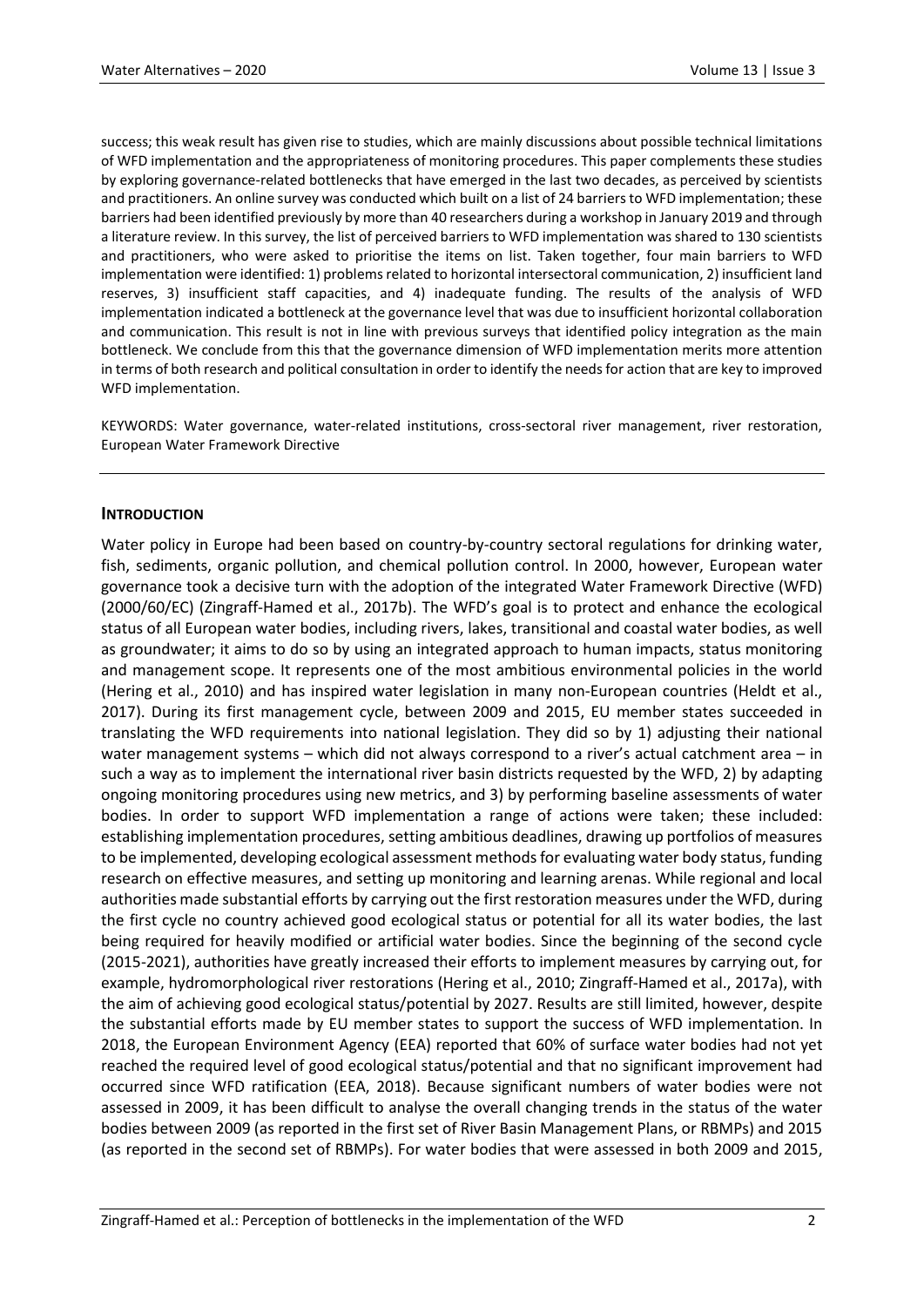the percentage of those with good ecological status shows a negative trend (EEA, 2018: 33). Why has the WFD failed to improve the quality of our surface water bodies despite it being one of the most ambitious environmental directives worldwide and even though considerable efforts have been undertaken for more than 20 years? In order to overcome limitations in WFD implementation, it is important to review the achievements and problems that have been encountered.

Ten years after its inception, the WFD was first examined by ecologists and hydrologists; they mostly investigated the monitoring procedures for the baseline assessments of water body status. They concluded that while the new monitoring tools support the design of RBMPs, they may not properly reflect the success of restoration (Hering et al., 2010). The first WFD fitness check was demanded by the European Commission in order to allow them to assess the effectiveness of WFD implementation (according to §19(2) of the WFD); it was carried out in 2012. The results highlighted the fact that other water-related directives – such as the Floods Directive (2007/60/EC) – needed to be more closely aligned with WFD goals and that there was also a further need for integration into other sectoral policy fields such as agriculture (EC, 2012). This was the first time that governance and institutional aspects were mentioned as WFD implementation limitations. The latest fitness check, carried out in 2019 (EC, 2019a), reconfirmed these findings, considering the WFD to be "broadly fit for purpose", but with implementation nonetheless facing a number of challenges, some of which were related to governance and institutional aspects. Various independent evaluations were also performed in order to identify limiting factors for WFD implementation (Borja and Rodríguez, 2010; Carvalho et al., 2019; Reyjol et al., 2014; Brack and al.; 2017; Rouillard et al., 2018; Voulvoulis et al., 2017). Most of those studies, however, only analysed strengths and weaknesses from a natural sciences perspective and focused on instrument limitations and technical measures. Consequently, recommendations for improvement have mainly focused on technical aspects (concerning, for example, the effectiveness of measures), biological limitations (such as speciesspecific recovery times) and monitoring tools (such as pressure-specific assessment procedures) (IGB, 2019). A few studies also considered governance and institutional aspects, but only as an isolated parameter (Carvalho et al., 2019; IGB, 2019).

Governance aspects are related to how society (or groups within it including government, business and civil society organisations) organises to make decisions or implement them. The important distinguishing features (adapted from the Institute on Governance, or IOG, 2019) include, 1) who has a voice in making decisions, 2) how decisions are made, and 3) who is accountable. Environmental governance can be understood as the set of regulatory procedures, mechanisms and organisations through which political actors influence environmental actions and outcomes. Governance is not the same as government; it does, however, include the actions of the state such as providing financing mechanisms and legal frameworks, and it encompasses non-state actors such as communities, businesses, and NGOs (Lemos and Agrawal, 2006). For water governance particularly, we refer to research on the "efficiency and legitimacy of actors, procedures and organizational arrangements that aim to manage water through formal and informal institutions" (Lepenies et al., 2018). As the implementation of the WFD represents complex work involving several hierarchical levels of government and administration (EU, national, federal state, administrative district, county, community) and requires, among others, agreements on river basin management across administrative and political borders (including international borders) and agreements with stakeholders beyond the water sector, it is necessary to investigate potential limitations in the governance and institutional context of WFD implementation within those complex political structures.

The terminology used in the literature and in the discourse on river basin governance is ambiguous and diverse; some studies, for example, distinguish between 'limits' and 'barriers' while others use these terms interchangeably. In this paper, limits are insurmountable and are inherent to the system (Dow et al., 2013), while barriers can be defined as the consequence of actions that questioned the efficacy and legitimacy of a response (Adger et al., 2007). Limits, that is to say, depend on the system, while barriers depend on the goals of a particular measure (Barnett, 2010). Unlike limits, therefore, barriers can be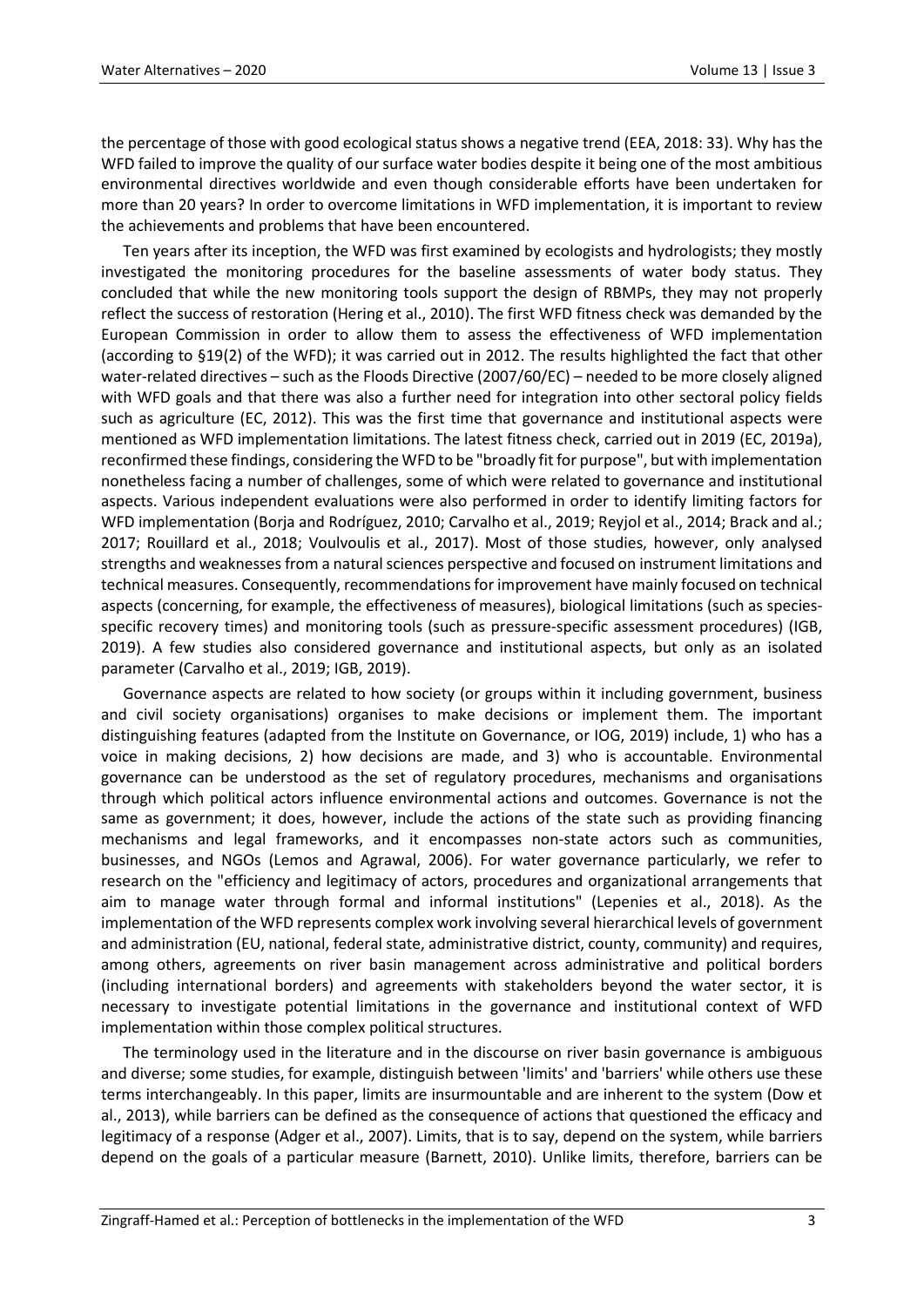overcome if, for example, sufficient technical and financial resources are available. A bottleneck – the central term we use in this article – is a barrier that causes congestion in a system and brings about inefficiencies or significant delays but is not itself a characteristic of the system.

Our investigations aim to fill this knowledge gap; we ask which governance-related bottlenecks to WFD implementation can be identified by studying the perceptions of barriers of WFD experts at the scientific, administrative and operational levels. The objectives of this paper are to: 1) analyse governance-related barriers over the last 20 years of the WFD's lifespan in most of the EU member states, 2) identify bottlenecks, and 3) discuss ways to mitigate or overcome them. The authors draw on two decades of scientific research as well as practical insights on the implementation of the WFD; we aim to provide findings that are relevant at the operational, administrative and policy levels.

## **METHODS**

The methodological approach to identifying possible WFD bottlenecks is based on a two-step process. We first identified bottlenecks in an expert workshop, and then cross-checked and complemented them with a simple literature review; we used these bottlenecks in an online survey where they were ranked by 130 experts and scientists (Figure 1).



Figure 1. Methodological approach to identifying and ranking potential WFD bottlenecks.

## **Identification of potential bottlenecks**

The expert workshop was held at the Helmholtz Centre for Environmental Research (UFZ) in Leipzig, Germany, in January 2019. The attendees were from 10 countries, mostly Central European; they included more than 40 researchers and members of social science disciplines working on WFD implementation and European water policy. They came together to discuss WFD limitations and, in the course of the workshop, identified a need to particularly evaluate the barriers to WFD implementation from a governance and institutional perspective and with a broader expert basis; such an evaluation would complement the existing research on barriers that has come from a technical and ecological point of view (Brack and al., 2017; Carvalho et al., 2019; Voulvoulis et al., 2017).

Following the expert workshop, we felt a need to ensure that we did not overlook potential bottlenecks already discussed in the relevant scientific literature; in June 2019, we therefore carried out a review of the thematic literature on the lessons learned from WFD implementation. We used the database Scopus and, in order to restrict the number of relevant publications, we used the search terms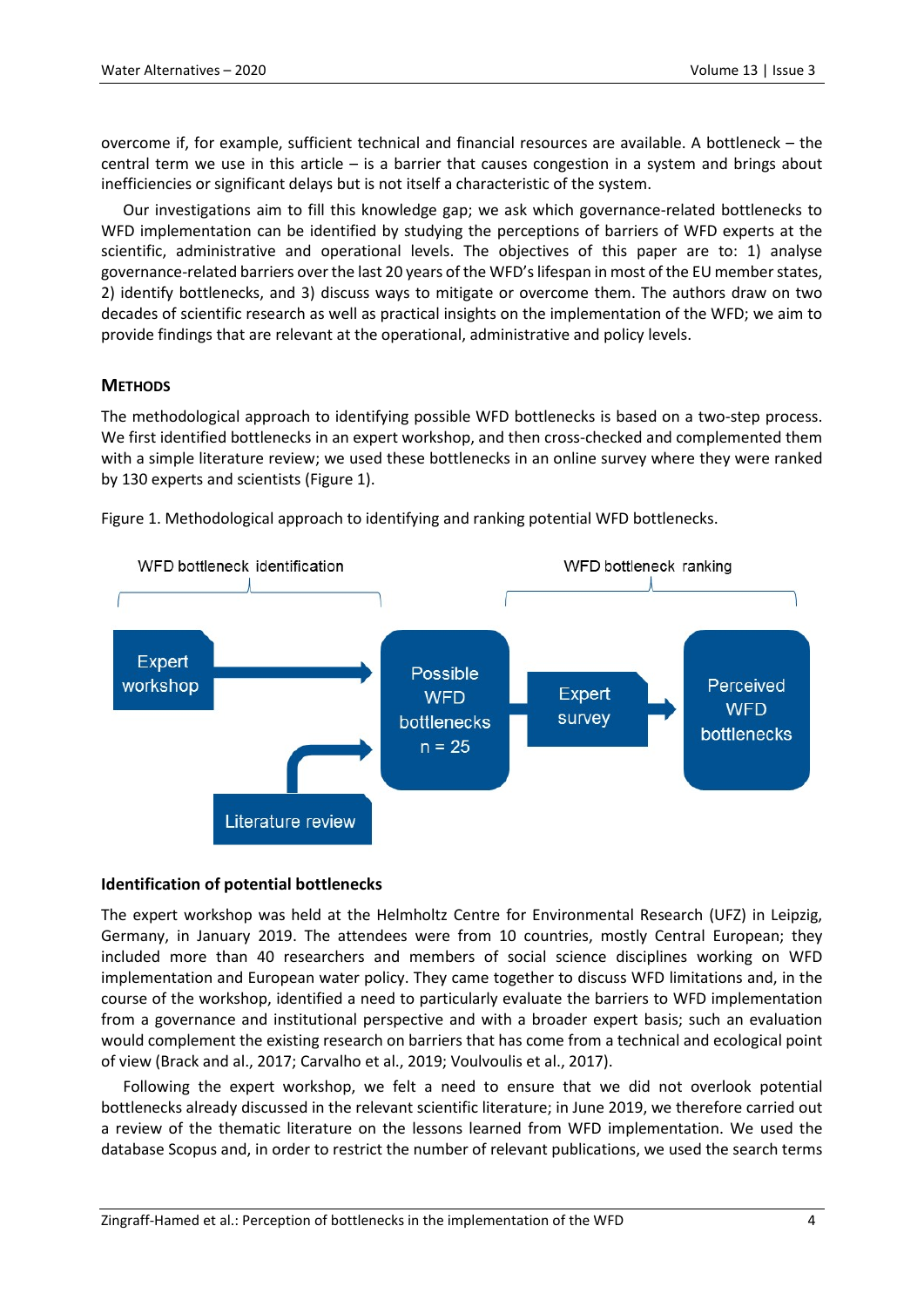'Water Framework Directive', combined with 'lessons' and 'river\*'. In total, 36 publications were selected using the Preferred Reporting Items for Systematic Reviews and Meta-Analyses (PRISMA) method (Moher et al., 2009). All selected publications were assessed for relevance by screening the title, keywords and abstracts; they were then classified by the authors into three categories, with 18 publications being considered not relevant, 12 relevant, and 6 highly relevant. The level or degree of relevance depended on whether they contained information on positive or negative factors (strengths and weaknesses) for WFD implementation, or lessons learned on how to improve WFD implementation. We then performed an in-depth analysis (see Table A1). Based on the expert workshop and the literature review, a list of 25 potential bottlenecks was compiled and then integrated into the survey design (see Table 1).

Table 1. List of identified bottlenecks for WFD implementation.

| <b>Identified bottlenecks</b>                                                       | Identified in | Identified in |
|-------------------------------------------------------------------------------------|---------------|---------------|
|                                                                                     | workshop      | literature    |
| Integrated river basin paradigm                                                     |               | ✓             |
| Ecosystem-based river basin management                                              |               | ✓             |
| Subsidiarity principle that allows decision-making to be made                       |               | ✓             |
| by agencies closest to the problem within the basin                                 |               |               |
| Levels of government involved in Integrated River Basin<br>Management               |               | ✓             |
| Actor constellation/collaboration in charge of WFD<br>implementation                | ✓             | ✓             |
| Public participation                                                                |               | ✓             |
| Climate change context                                                              |               | ✓             |
| Emerging stressors (other than climate change)                                      |               | ✓             |
| Listing of preselected measures                                                     |               | ✓             |
| Large scale of the Programmes of Measures (PoMs)                                    |               | ✓             |
| <b>Goal-oriented PoMs</b>                                                           | ✓             |               |
| Difficulty of communication in lower-level environmental<br>administrations         | ✓             |               |
| Obstacles regarding the top-down information flow in the<br>environmental agencies  | ✓             |               |
| Obstacles regarding the bottom-up information flow in the<br>environmental agencies | ✓             |               |
| Obstacles in horizontal intersectoral communication                                 | ✓             |               |
| Insufficient land reserves (land use policy)                                        | ✓             |               |
| Personal qualification for the implementation of the WFD                            | ✓             |               |
| Available staff resources for the implementation of the WFD                         | ✓             | ✓             |
| Weak translation of PoMs/RBMPs into distinct detailed<br>measures                   | ✓             |               |
| Insufficient bottom-up feedback mechanisms                                          | ✓             |               |
| Lack of prohibition of deterioration of the ecological status                       | ✓             |               |
| Monetary evaluation of measures of success                                          |               | ✓             |
| <b>Current financial mechanisms</b>                                                 | ✓             | ✓             |
| Lack of technical knowledge                                                         |               |               |
| Conflicts with other EU directives                                                  | ✓             | ✓             |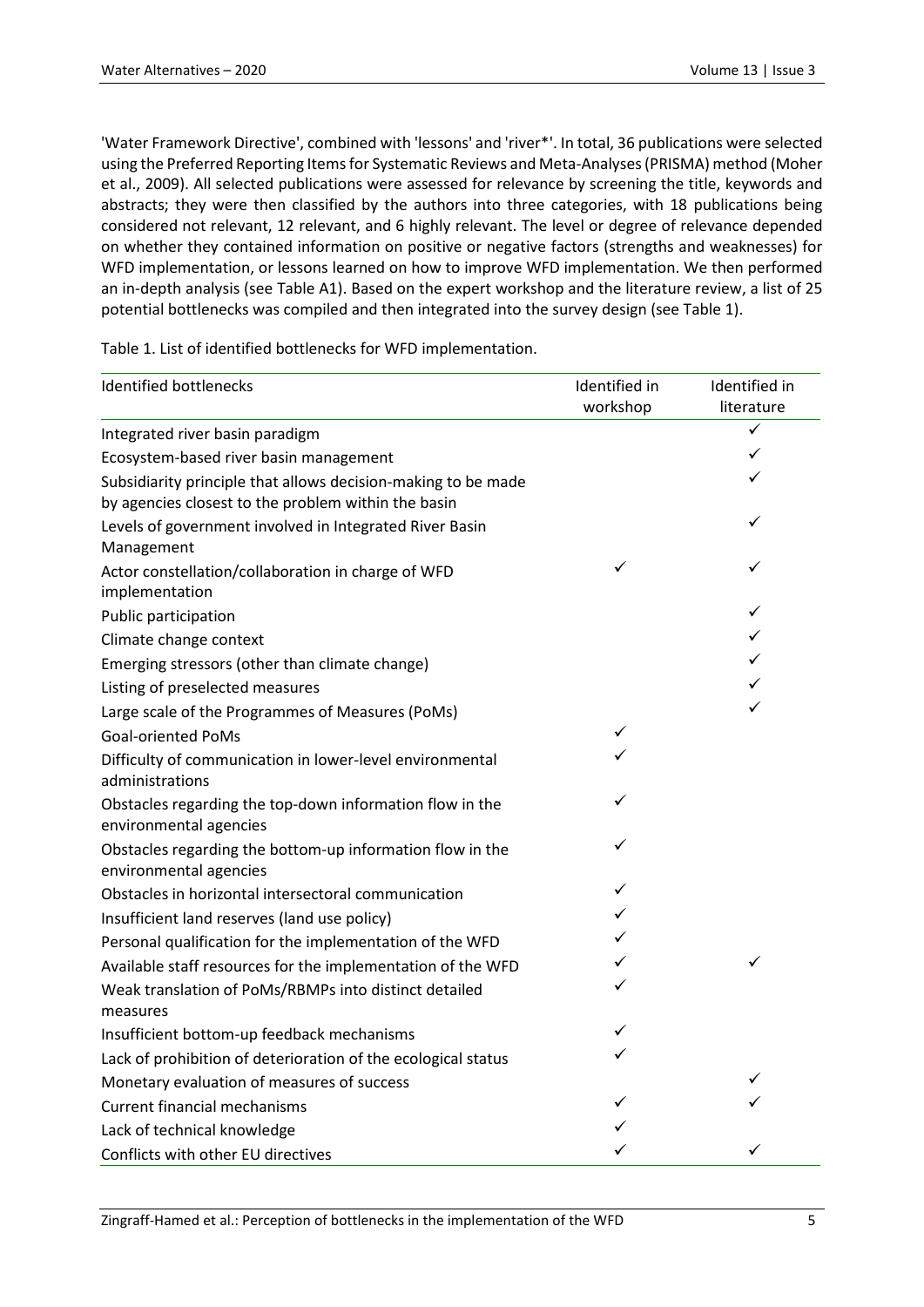Furthermore, drawing on insights from literature on European water governance (see, for example, Zingraff-Hamed et al., 2017b) and international experiences, we expected there to be differences between the types of bottlenecks ranked as important/relevant by survey respondents with an academic (and thus more research-oriented) background, and those ranked as important/relevant by respondents with actual experience in the field (water sector) and/or in WFD implementation.

## **Survey**

We considered the list of bottlenecks shown in Table 1 to be the core item of our survey and we thus developed the survey questions in such a way as to deepen some of the aspects related to these barriers. We mainly followed the methodological approach taken by other surveys that have been conducted on WFD implementation, such as that by Carvalho et al. (2019). The survey design was developed by the coauthors in an iterative discussion process.

#### *Survey form*

The standardised multiple-choice questionnaire (Form A2) contained questions addressing the following ten items:

- Background information on the participants
- Self-identification of the academic or hands-on knowledge of the participants
- Evaluation of the country-specific expertise of the participants
- Self-assessment of knowledge about WFD implementation
- Potential conflicts or synergies between the WFD and other EU directives
- Role of the WFD in the improvement of Integrated Water Resources Management
- Identification of WFD implementation barriers
- Evaluation of the need for an increase in participation (public and sectoral) in order to successfully implement the WFD
- Evaluation of the need for stronger policy integration with the WFD
- The best approach to ensuring successful or effective implementation up to 2027 and beyond

The survey was set up online via the platform SoSci Survey and was offered in three languages: English, French and German. The survey form was activated on 23 September 2019 and closed on 31 October 2019. It required approximately 20 minutes to complete and was anonymous.

## *Contact dataset*

We established a contact dataset of 330 scientists working on the WFD and on water or water-related environmental governance. Participants were selected on the basis of their publication record and their field of research. We particularly emphasised inviting at least five scientists from each EU member state and Norway (Table A3). In order to compare opinions from academia and practice, we added 202 German and 74 French staff members of the national and regional water agencies in charge of WFD implementation (Language limitations were responsible for our restricting of invitations to German and French practitioners). Individual invitations were sent via email between 23 September 2019 and 1 October 2019. Contacted persons received a reminder on 15 October and on 21 October 2019. This dataset of contacts represented only a starting point, however, and we invited those who were contacted to share the survey link with their colleagues; it was also shared on social media such as Twitter.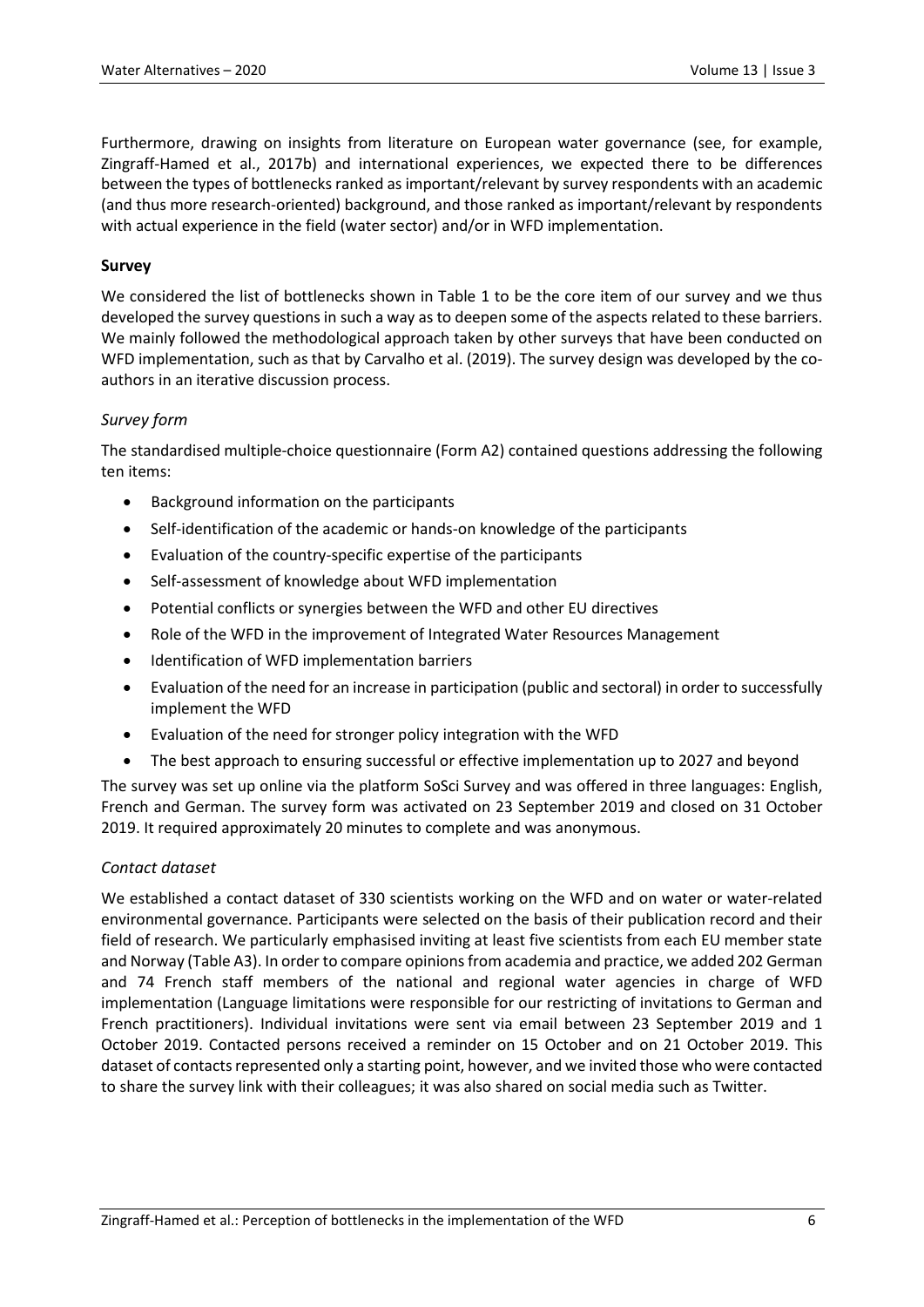## *Participation rate*

In total, 330 scientists and 276 staff members of water agencies were invited to participate in the survey. Overall, 130 respondents fully completed the survey (Figure 2), which is equal to a response rate of 21.5%; by comparison, the WFD fitness check had a participation rate of 0.5% (EC, 2019).

Participants with particular areas of expertise responded from all EU member states except Malta (Figure 3). We observed that an important part of the respondents' expertise was gained through WFD implementation in Germany (47.7%), followed by the Netherlands and France (about 10% each). Interestingly, the country-specific participation rate of the WFD fitness check carried out by the European Commission also showed that Germany was over-represented (60%), followed by France (7%), Spain (6.3%), Austria (6.1%), Italy (5%), and the Netherlands (2.5%).

Figure 2. Respondent distribution considering a) their disciplinary background and b) their experience with the WFD.



Figure 3. Coverage of member states among survey respondents (Map source: European Environmental Agency 2017, modified).

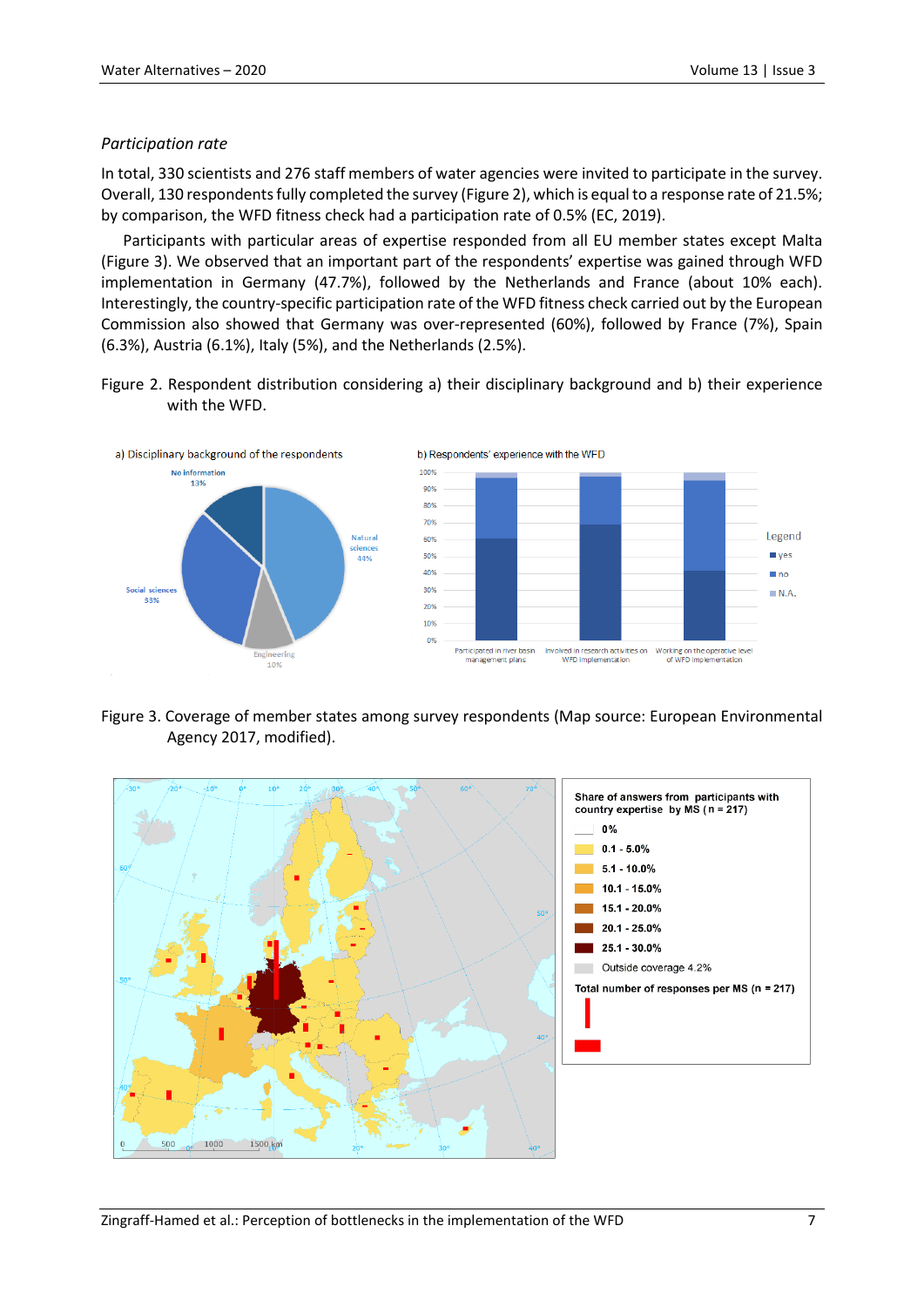Participants' disciplinary background was well balanced: 43.9% of respondents identified themselves as natural scientists (ecologists, hydrologists and biologists), 33.1% as social scientists (political scientists, lawyers and economists), and 10.0% as engineers. (The remaining 13.1% did not provide information on their scientific background.) We further checked for participants' knowledge on WFD implementation: 93.1% of the respondents indicated that they were familiar with the implementation of the WFD; in comparison, only 35% of the respondents of the WFD fitness check that was organised by the EC identified themselves as 'experts'. Participants' knowledge can further be differentiated between those who have gained hands-on knowledge through real-life experience from involvement in the design of RBMPs or similar activities (60.8%), and those who gathered scientific knowledge from WFD-oriented research activities (69.2%). Among the respondents, 41.5% had knowledge on the operative level. Most of our respondents were water experts, that is to say, staff of water agencies as well as researchers in water policy, water management, water governance and river basin management. Around 30% of the respondents, however, had expertise in environmental law and governance, sustainable land use systems, landscape planning, political science, agricultural economics, and resource and land use.

## **RESULTS**

## **Ranking WFD implementation bottlenecks**

The overwhelming majority of respondents (90.8%) agreed that barriers to the implementation of the WFD exist (only 3.8% disagreed and 5.4% did not answer this question).

In the subsequent part of the survey, we presented the list of potential barriers retrieved from the literature review and the authors' own expertise. The respondents' responses are shown in Figure 4.

Figure 4. Survey respondents' agreement or disagreement as to the various possible barriers to WFD implementation.



Note: Data sorted by mean rank; PoMs = Programmes of Measures; RBMPs = River Basin Management Plans.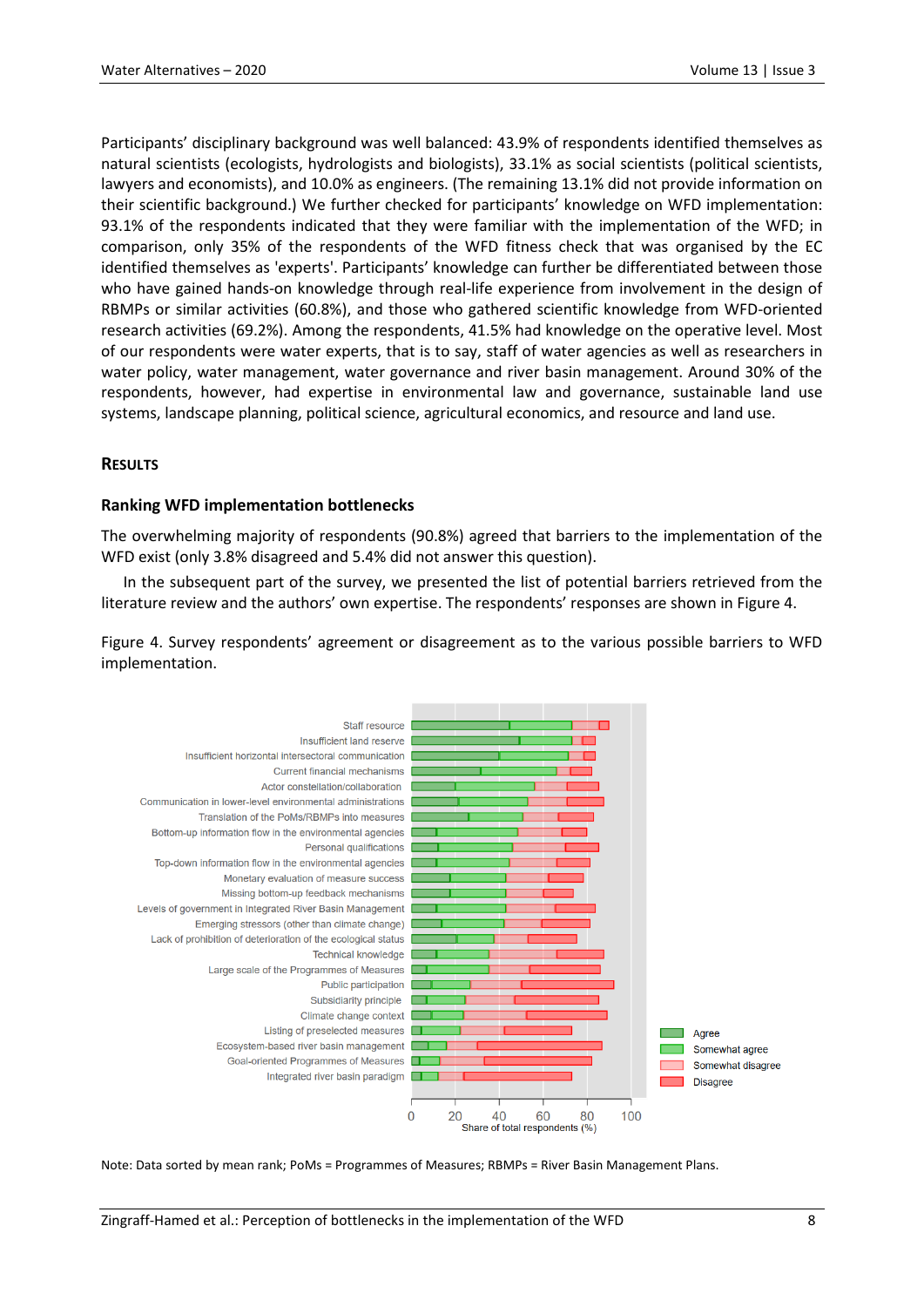The highest-ranked barriers are insufficient staff resource and land reserves for implementing measures, lack of horizontal intersectoral communication, and problems with current financial mechanisms; more than 70% of the experts agreed, or somewhat agreed, that the first three aspects represented barriers to the effective implementation of the WFD; insufficient funding was regarded as a significant challenge by more than 66% of the respondents. While 15 of the 24 listed barriers were considered to be barriers for WFD implementation by at least 40% of the respondents, only 7 were identified as barriers by the majority of the respondents.

We found that, overall, there are only slight differences between respondents with hands-on knowledge and those with an academic knowledge base. When we combined the 'agree' and 'somewhat agree' answers, more than 50% of the respondents with hands-on knowledge identified the same four barriers: insufficient land reserves, lack of horizontal intersectoral communication, insufficient staff capacities available and financial mechanisms.

## **The top four**

Over 70% of respondents agreed that insufficient land reserves were a barrier to the WFD. It is the barrier that is most often identified by respondents with hands-on knowledge (more than 80%), while it was mentioned only fourth most often by respondents with academic knowledge. One expert working in a German water agency noted in the survey form that "lacking possibilities to acquire land represents a crucial issue". Another German water agency staff member added that, "surrounding land use strongly impacts water bodies and, therefore, watershed management should be integrated". This point already relates to problems with horizontal intersectoral communication, another important impediment to effective WFD implementation.

A similar share of respondents (more than 70%) with hands-on and academic knowledge identified 'insufficient staff capacities' as the second most important barrier. One German water agency staff member stated that "lacking personnel at implementing authorities" is a significant issue. Another German expert further explained that there is a lack of "staff of water authorities [Wasserwirtschaftsämter] tasked with the implementation and maintenance of measures [Arbeiter an Flussmeisterstellen]".

Interestingly, financial mechanisms were identified as a barrier by more than half of the respondents (70% of the respondents with academic knowledge and slightly less than 60% of the respondents with hands-on knowledge), with comments on funding relating to different aspects of implementation. One respondent with expertise in Spain referred to the "high cost for monitoring programs"; another expert familiar with WFD implementation in Italy stated that a combination of several aspects impedes the implementation of economic analyses, namely "lack of expertise" together with the "lack of resources" to get the expertise.

Lack of horizontal intersectoral communication is another important impediment to effective WFD implementation; it was the second most common reason given in the survey, with around 70% of respondents agreeing, or somewhat agreeing, on the hindrance it presented. Participants indicated that a lack of horizontal intersectoral communication is closely related to insufficient land reserves, assuming that the lack of integration of watershed management into surrounding land use practices is also due to poor or non-existent, intersectoral communication.

Surprisingly, experts also mentioned some issues that were not included in our initial list of potential barriers; most prominent among these was a "lack of political will" to implement the WFD. One expert who was familiar with implementation in Spain stated that, "political will is the biggest obstacle, there is no will to change business as usual". Another respondent with knowledge on the Scandinavian countries added that, "[t]he overall and main barrier is lack of political will or prioritisation to improve the environment". Experts from Germany criticised the lack of political will "to make unpopular decisions, e.g. compulsory land acquisition for renaturation" and "to make land users more accountable with regard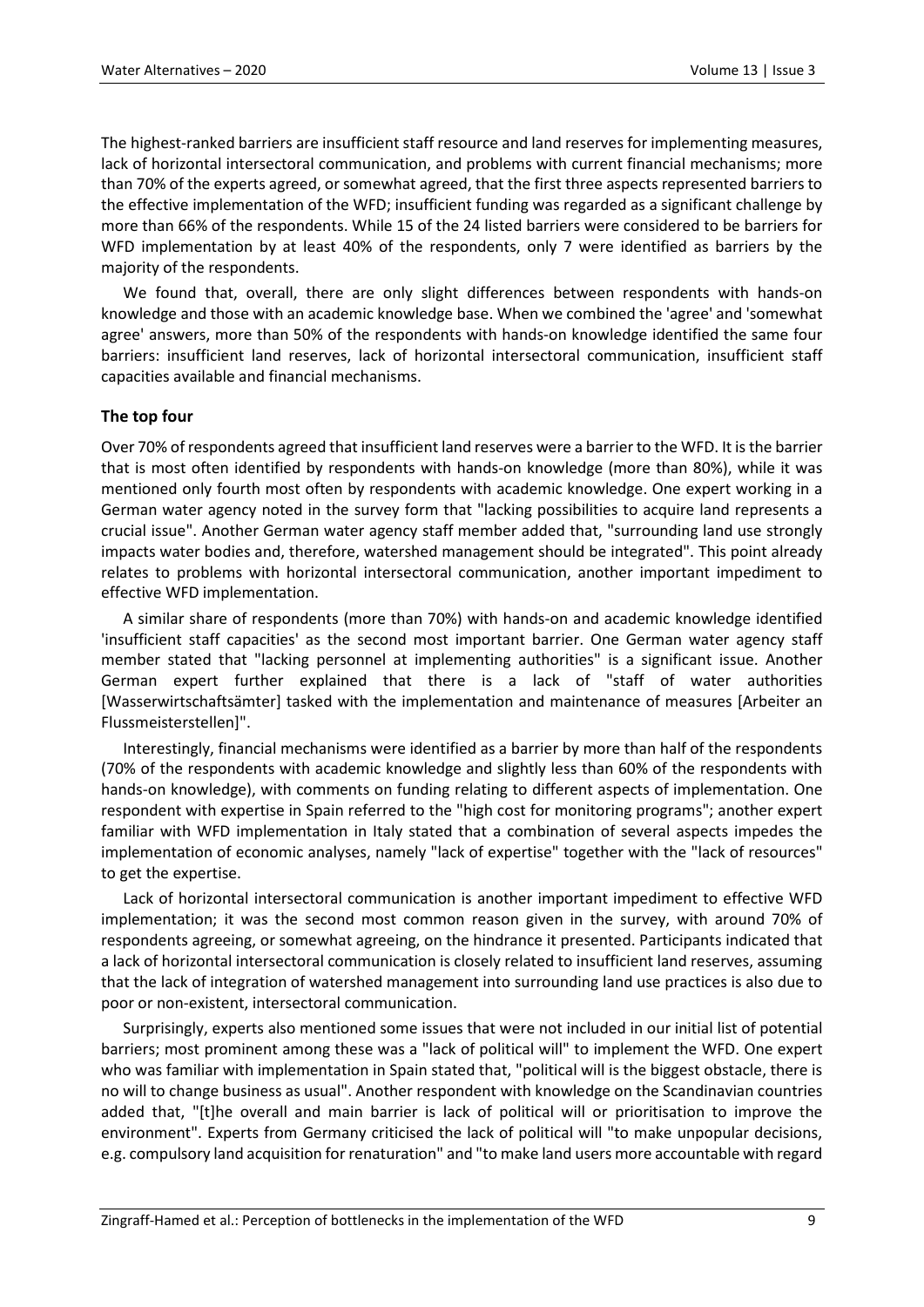to water quality and waterbody structure". The voluntary principle inherent in the directive was mentioned frequently; a member of a German water agency stated, for instance, that, "the complete voluntary nature of measures with regard to water bodies of the third category represents a main barrier", while another expert added that, "municipalities are responsible for water bodies of the third category (small streams). However, measures are voluntary, which is the reason why nearly no measures are planned nor implemented despite significant funding offered by the state of Bavaria". The citing of a lack of political will is also often connected to the agricultural sector (see results in the next section on the conflict between agricultural policies and other EU policies). Finally, respondents referred to several other issues: complicated and overlong approval procedures, legal actions against measures taken by associations and private citizens, emerging challenges such as concern about droughts or contaminants, the general problem of path dependencies with regard to existing land use types, and issues of motivation ("as only the lowest grade is decisive, success is not visible and motivation drops to zero").

## **WFD and other EU legislation: Common Agricultural Policy unanimously seen as conflicting**

We tried to shed some light on cross-sectoral issues by looking at the relationship between the WFD and other EU policies. Respondents' knowledge on EU directives other than the WFD was quite high (83.1%). When asked whether they agreed that other EU policies have an influence on WFD implementation, 70% of respondents agreed and only 9.2% disagreed. (The remaining 20.8% did not provide an answer.)

Respondents were further asked whether they see a conflict between the WFD and other specific EU legislation (Figure 5). Participants responded that they felt there were conflicts between the WFD and the Habitats Directive (16.9%%) and well as the Floods (16.2%), Nitrates (10.0%), and Birds (9.2%) Directives; conflicts between the WFD and the Common Agricultural Policy (CAP) were mentioned by 10.8% of respondents. While some respondents mentioned synergies between these EU policies and the WFD, the majority emphasised conflicts; most respondents who denied conflicts, furthermore, did not provide any justification while respondents mentioning conflicts mostly provided explanations for their assessment.

Figure 5. Conflicts between the WFD and other EU legislation, according to survey respondents.

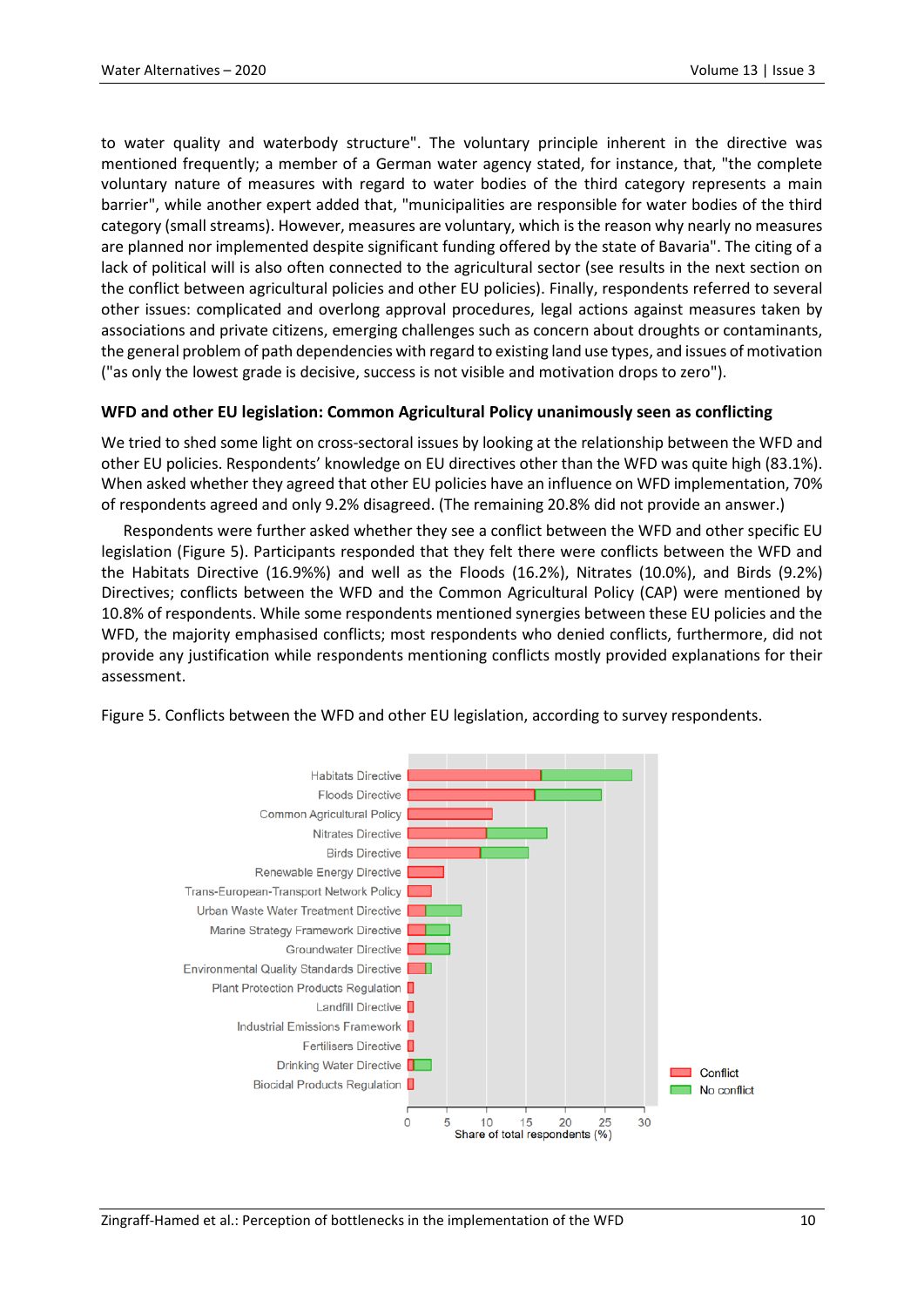Interestingly, despite it being an environmental policy the Habitats Directive was most often referred to as being in conflict with the WFD; the Floods Directive was mentioned second most often as being partly in conflict with the WFD. Some of the respondents shared comments on the lack of clarity in the relationship between these three directives; one expert, for instance, stated that the "aforementioned [Habitats and Floods] Directives should actually have synergistic effects. Nevertheless, there are repeated conflicts of objectives, e.g. flood polders as protection measures conflict with the relocation of dykes and land-use adjustments". Another respondent also referred to conflicts in the implementation of the WFD and the Floods Directive (FD), stating that, "the objective of the Floods Directive is to protect human life and property and this is the objective which is very often in conflict of objectives of WFD which is the good ecological status/potential. It is necessary to set up priorities on [the] national level, and this is complicated as e.g. nature protection is in principle against FD measures but without any concrete argument. The consensus is done on [the] very local level based on communication with local stakeholders which is probably good, but it is very time consuming. And Directives' time frames become unrealistic to fulfil".

The Nitrates Directive was mentioned third most often, with respondents indicating a relationship to the WFD that ranged from synergy to conflict. A German expert with a legal background stated that the "link between environmental quality targets and emission limits or measures in other sectors is missing".

The CAP was clearly perceived as conflicting with the WFD. Respondents stated that "a lack of cross sectoral evaluations leading to sub-optimal measures being implemented, e.g. targeting phosphorus discharge from waste water in cases where agricultural runoff may be more important". The conflict between the CAP and the WFD is also perceived as a lack of the political will to change agricultural practices. "The key issue in my opinion is a lack of political will to restrict farming activities", a researcher from the Netherlands stated. A respondent from Ireland mentioned a "conflict between agricultural intensification policy and protection of water resources"; one from the Netherlands referred to the problem of "balancing between economy and ecology, certainly when agriculture is concerned"; a Spanish respondent mentioned the "perverse incentives coming from other (stronger) policies such as CAP"; and a Dutch respondent hinted at the issue of the strong agricultural lobby.

In addition, the Renewable Energy Directive and the Trans-European Transport Network (TEN-T) policy were assessed as conflicting with the WFD; respondents commented for example that, "the WFD is only binding for enforcement agencies. However, this is not directly the case for third parties such as hydropower plants. Related to this aspect are issues with the improper use of exemptions Article 4.7 ('overriding public interest') is used too easily, e.g. with regard to flood prevention measures".

Furthermore, there are also problems of enforcement; a German researcher, for instance, criticised the "lack of control of [legal/policy] requirements [Auflagen]". In the case of Bavaria, a water practitioner referred to the problem of "existing hydropower plants with unlimited water rights", commenting that most of them "lack passages for fish or existing passages do not function properly".

When looking at EU conservation policies (the Habitats Directive and the Birds Directive), one expert noted that it is "not necessarily [that] the directives are in conflict, but the policies and the actions derived practically block WFD implementation in several fields". Another respondent added that, "many of the directives I am familiar with can support the targets set by the WFD (e.g. Marine Strategy Framework and Habitats Directives). It depends on their implementation". Some experts provided more detailed explanations for these implementation conflicts; one expert, for instance, pointed towards problems in the transfer of directives into policy measures by stating that, nature conservation directives, the Renewable Energy Directive as well as the Nitrates Directive can cause problems in implementation because their approaches are different and wordings are not always clear. Also, the types of instruments are not well coordinated.

Another respondent pointed towards the issue of "different bodies [that are] responsible for implementation, [of directives'] different timelines and priorities". One expert provided an example of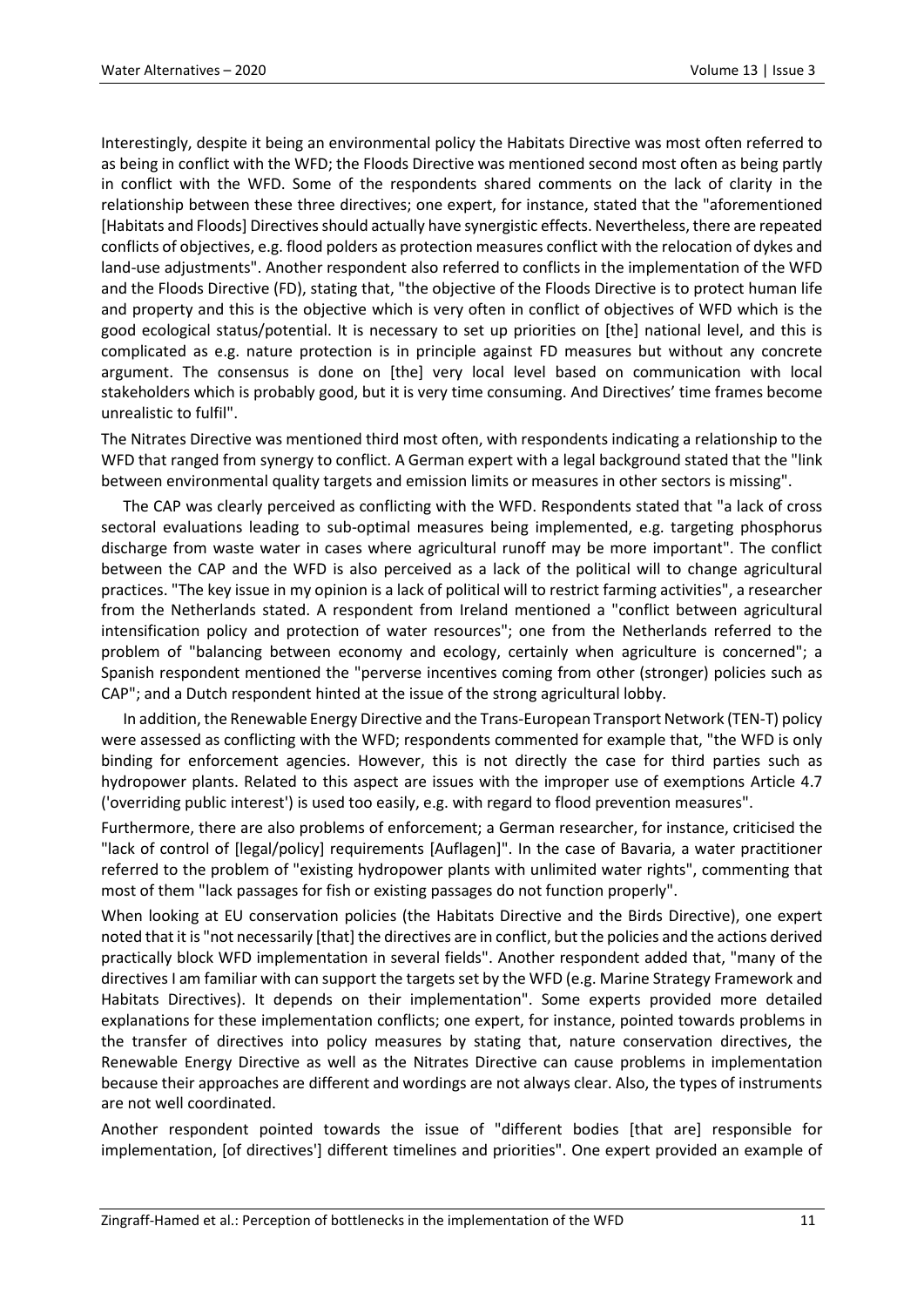issues with non-equivalent timelines by stating that, "the [Dangerous] Substances Directive requires biotech monitoring on new substances in 2013 with the same ambition level for the substances listed in Decision 2455-2001-EC [of the Environmental Quality Standards Directive]". Finally, one respondent indicated that issues in funding were a reason for implementation conflicts, stating that, "the [directives] I know are coherent, the conflict is in European Funds (mainly CAP, that should ironically respect and contribute to WFD implementation but goes against it)".

We further asked respondents about the extent to which they agreed that certain policy fields needed stronger integration with the WFD; response patterns (Figure 6) show a very high agreement with the ones presented above. Most respondents agreed that agricultural policy needed stronger integration with the WFD (93.9% approval); the approval ranking was second-highest for the energy sector (88.5% approval) and third-highest for urban planning (90.0% approval). Disagreement was highest (10 to 30%) with respect to stronger integration of flood protection and nature conservation policies with the WFD; this is also in line with previous findings.

Figure 6. Policy fields which, according to survey respondents, need stronger policy integration with the WFD.



## **Multiple decision pool: cross-sectoral stakeholder constellations and public participation**

We asked participants for their opinion on two potential areas for implementation improvements: the involvement of actors/stakeholders from non-water-related sectors, and public participation. As a starting point, we asked respondents how they evaluated the current cross-sectoral involvement in the implementation of the Programmes of Measures (PoMs) which must be elaborated upon for each cycle of the WFD; nearly half of the experts (46.9%) stated that such involvement is missing while only 3.9% of experts rated the involvement as good and 31.5% regarded the current involvement as sufficient; in short, the majority of respondents agreed that there was a need for improvement.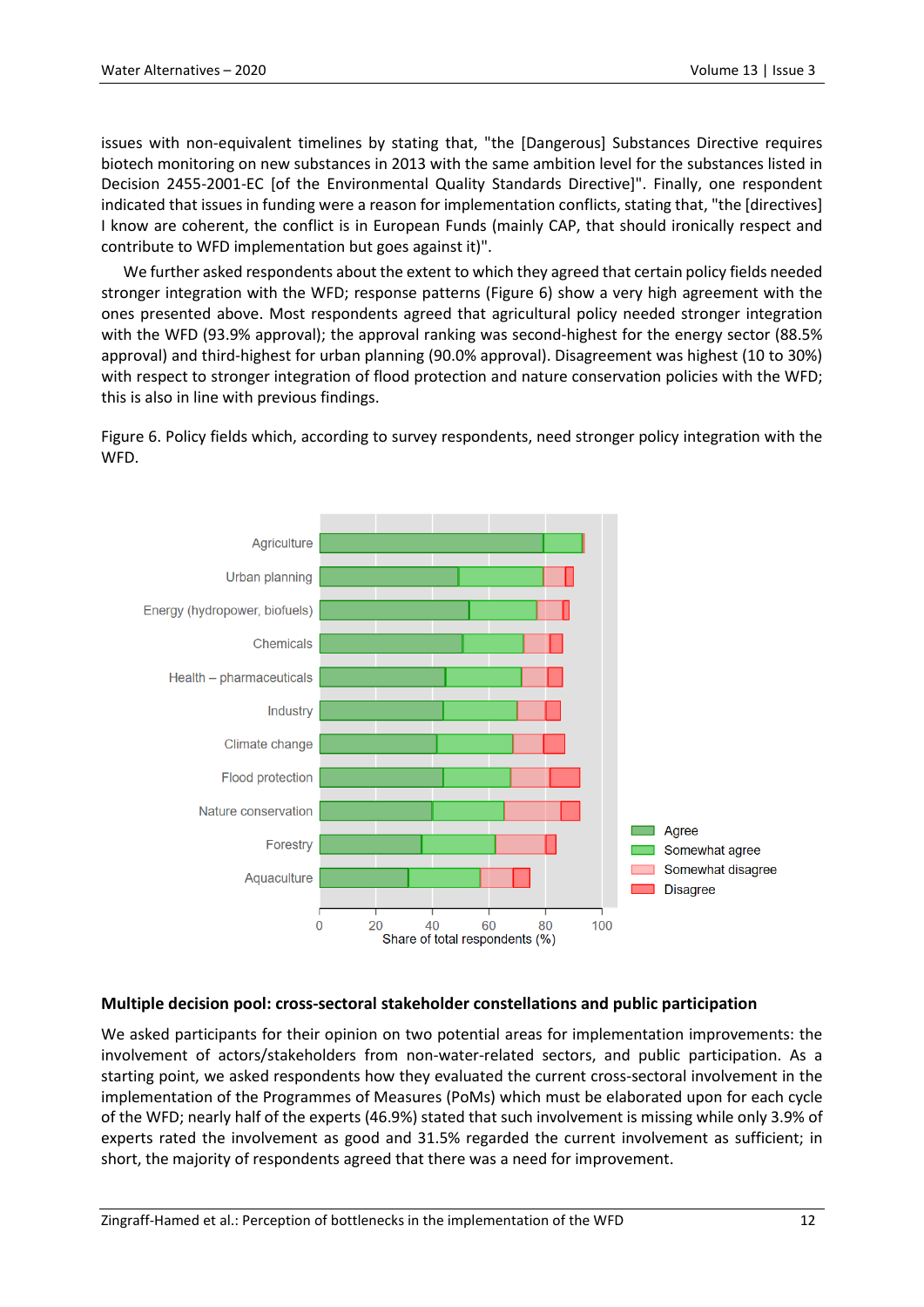We further asked participants at which level they saw the greatest need for increased effort with regard to sector integration and public participation (participants could choose only one response option per aspect). Responses on sector integration (Table 2) show that the highest share of experts (21.5%) saw policy design at the national level as being in greatest need of improvement; this was followed by local measure implementation (18.5%), and regional planning instruments (16.9%). According to 7.7% of respondents, all levels should be addressed, and a comparatively smaller share of the respondents (6.9%) saw a potential for increased sector integration at the EU level. Only 2.3% of experts did not see a need for better integration.

|                                       | Sectoral integration<br>(share of respondents in %) | Public participation<br>(share of respondents in %) |
|---------------------------------------|-----------------------------------------------------|-----------------------------------------------------|
| Policy design at the national level   | 21.5                                                | 0.8                                                 |
| Local measures implementation         | 18.5                                                | 35.4                                                |
| Regional planning instruments         | 16.9                                                | 14.6                                                |
| RBMP/PoM development                  | 11.5                                                | 11.5                                                |
| Policy design at the EU level         | 6.9                                                 | 1.5                                                 |
| No need for integration/participation | 2.3                                                 | 15.4                                                |
| Other levels                          | 8.5                                                 | 1.5                                                 |
| No response                           | 13.9                                                | 19.2                                                |

Table 2. Perceived need for better sectoral integration and public participation.

Note: RBMP = River Basin Management Plan; PoM = Programme of Measures.

Insufficient public participation was considered to be more of a problem by practitioners (40%) than by respondents with academic knowledge (20%); one German practitioner explained that, "stakeholders are not sufficiently integrated in each implementation step (problem definition, identification of measures, evaluation of measures, monitoring). Consequently, participative decision-making is not adequately used, and even rejected". The highest share of respondents saw the greatest need for increased public participation in the implementation of measures at the local level (35.4%); this was followed by regional planning instruments (14.6%). The second-highest share of respondents (15.4%) did not see any need for increased public participation (Table 2); 11.5% of the respondents saw the need for increased participation at the river basin scale, in RBMP and PoM development. Public participation in the designing of policies at the EU or national level was perceived as being of little importance, at 1.5% and 0.8%, respectively.

## **Best approach for continuing WFD implementation**

Respondents were subsequently asked for their opinion as to which approach should be taken for continuing the ambitious WFD implementation up to and beyond 2027; more specifically, we presented a list of potential approaches as found in the literature, and asked respondents to make a choice (multiple answers were allowed). Most experts stressed the need to link water with other policies at the EU and regional levels (58.5%) (Table 3); improvement in cooperation between water-related authorities and organisations was ranked second (46.2%); this was followed by the promotion of nature-based solution implementation (40.8%), the involvement of the general public as well as communities at the planning stage (40.8%), and the integration of cross-scale participation and cooperation (40.0%). Less than 40 percent of respondents stressed the need to either 1) implement more radical and combined measures (39.2%); 2) implement sustainable and appropriate mitigation measures (37.7%); 3) promote integrated RBMPs (37.7%); 4) improve governance organisation (37.7%); or 5) combine conservation and restoration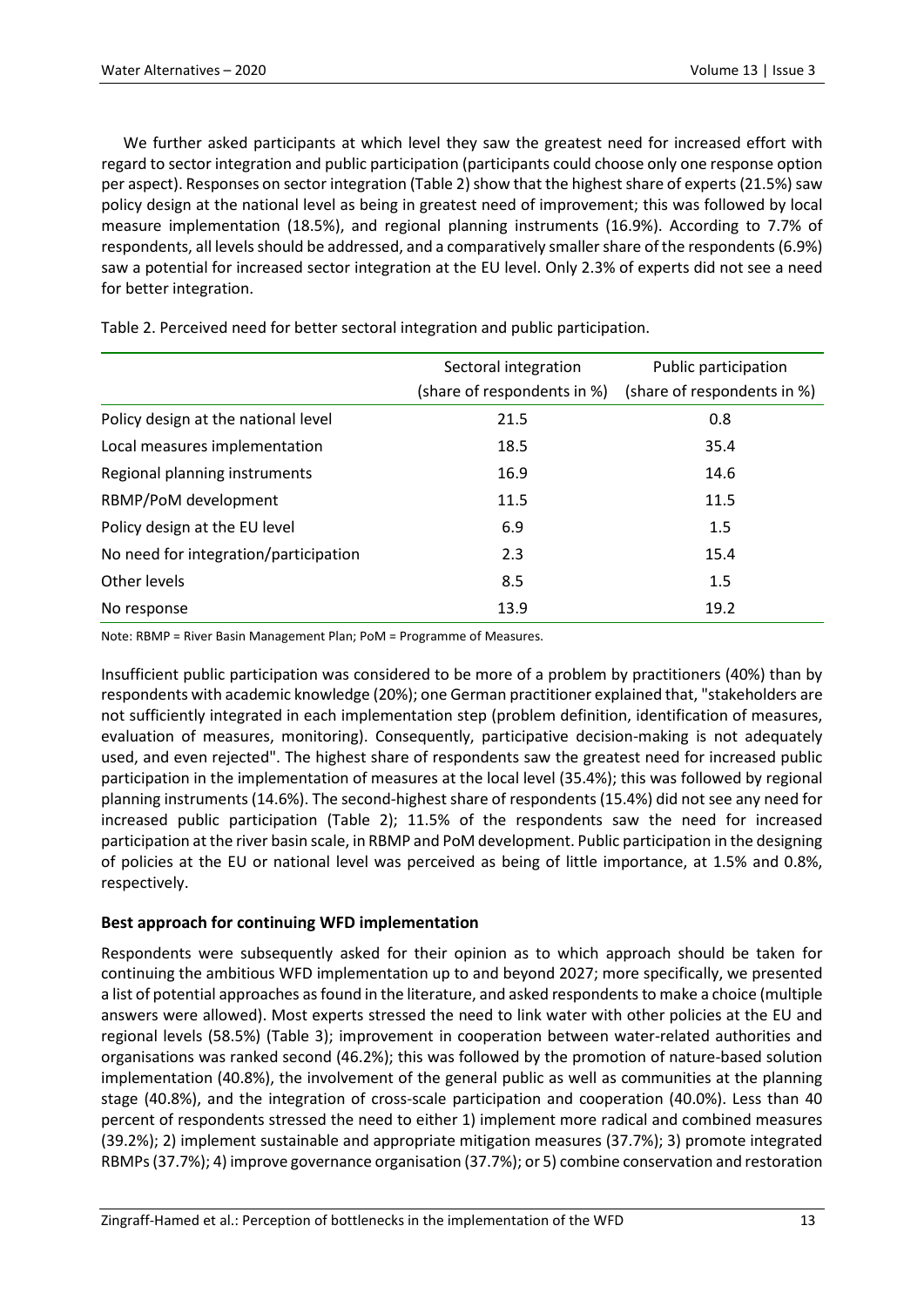goals (33.9%). Only 21.5% expressed the need to increase the number of projects and 14.6% felt the need to improve synergy in policies.

|                                                                    | Share of respondents (%) |
|--------------------------------------------------------------------|--------------------------|
| Link water with other policies at the European and regional levels | 58.5                     |
| Improve cooperation between institutions                           | 46.2                     |
| Promote implementation of nature-based solutions                   | 40.8                     |
| Involve the public and communities in planning                     | 40.8                     |
| Integrate cross-scale participation and cooperation                | 40.0                     |
| Implement more radical and combined measures                       | 39.2                     |
| Implement sustainable and appropriate mitigation measures          | 37.7                     |
| Promote plans for Integrated River Basin Management                | 37.7                     |
| Improve governance organisation                                    | 37.7                     |
| Combine conservation and restoration goals                         | 33.9                     |
| Increase numbers of projects                                       | 21.5                     |
| Improve policy transfer                                            | 14.6                     |
| Other                                                              | 15.4                     |

Table 3. Preferred approaches to continued WFD implementation.

Respondents also named several other approaches which strongly overlapped with the bottlenecks that had been identified earlier by respondents; they primarily asked for sufficient funding and more personnel and stressed the need for more obligatory (rather than voluntary) measures. The need for stronger political will was also emphasised as being necessary for the achievement of ambitious targets.

## **DISCUSSION**

The adoption of the EU WFD in 2000 has been an important turn in European water governance and river management. It demands that all water bodies of the EU member states uniformly achieve a good ecological status or potential, depending on their classification as natural or artificial; it further specified that this should be achieved by integrated management and communication among stakeholders at the catchment level. The most recent report of the European Environment Agency, however, showed that in the almost 20 years since implementation of the WFD in 2000, the ecological status of water bodies has changed little (EEA, 2018). In this study, we investigated why the WFD has failed to improve the quality of our surface water bodies despite it being one of the most ambitious environmental directives worldwide, and despite having undertaken considerable efforts over the last two decades. We particularly investigated the possibility of governance bottlenecks being the problem. As the results of our survey among academics and practitioners confirmed, a wide variety of factors have contributed to implementation deficits; we will discuss their governance dimensions below.

## **Importance of, and interdependencies between, barriers**

The results of the survey show that almost all participants (more than 90%) agreed on the existence of WFD implementation bottlenecks; the recognition of this problem is itself a first step towards a solution. Despite the survey having a limited reach and short duration, a high number of responses was received; many of the respondents also surprised us with detailed feedback and examples and shared extensive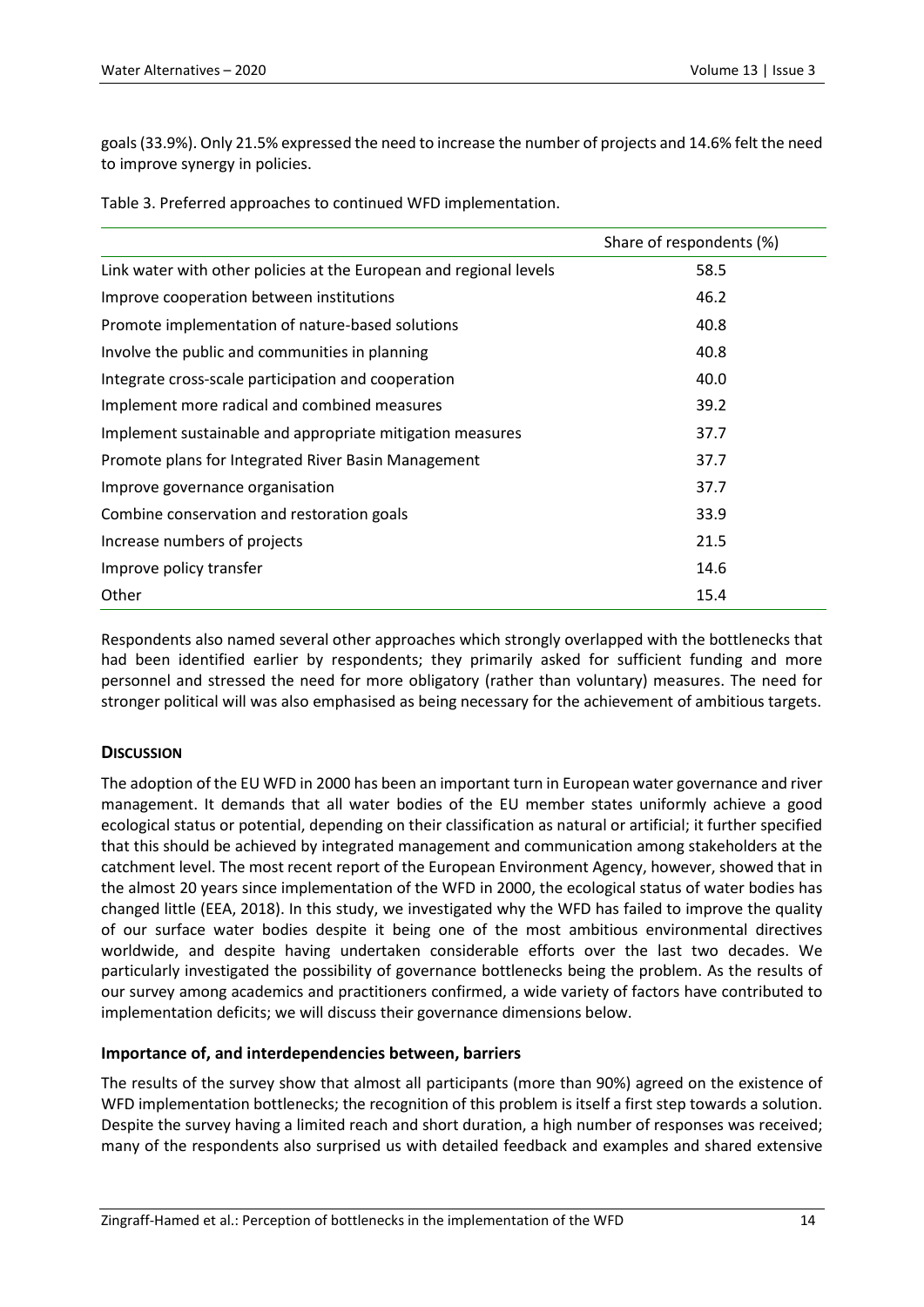and substantial knowledge and interest in the underlying reasons for insufficient WFD implementation. We took from this that many academics as well as staff of water agencies (practitioners) were interested in the problems of WFD implementation. The number of text comments provided by respondents added significant further qualitative value to the survey responses by providing more detailed information on respondents' assessments of WFD implementation. The respondents ranked the four main barriers to WFD implementation as (in order of importance): 1) insufficient land reserves, 2) problems relating to horizontal intersectoral communication, 3) insufficient available staff resource, and 4) problems with financial mechanisms, especially lack of funding. The ranking of these barriers by the survey respondents, together with the additional information provided by them, resulted in important new insights on the perceived current relevance of implementation barriers in many EU member states.

As stated above, one bottleneck for WFD implementation according to the ranking in our survey was 'insufficient land reserves'; in the scientific literature we reviewed in advance of the survey, this was not emphasised as being one of the most important barriers. The qualitative answers of the respondents enabled us to draw the link between this bottleneck to WFD implementation and both pollution reduction and morphological river restoration. First, according to the results of the water bodies assessment in 2018, the major pressure on water bodies is diffuse and point-source pollution; because of the often-high opportunity costs of land use, management measures aimed at decreasing the concentration of pollutants in water are seldom realised if they require more land and/or land use changes. Second, according to the concept of 'more room for the river' ('Flusskorridore' and 'espace de liberté', e.g. described by Guzelj et al. in 2020), re-establishment of river functions and related biodiversity requires sufficient space to allow for the necessary river dynamics. Particularly in the mid-1900s, rivers were often forced into narrow and artificially stabilised channels in order to gain new land (mostly for urbanisation and agriculture), avoid flooding, increase the channel gradient for hydro power generation, and/or secure human health; unfortunately, this also led to large-scale destruction of aquatic and water-dependent habitats (Walsh et al., 2005). To achieve WFD ecological goals, water agencies often have no alternative but to purchase expensive plots of land in order to achieve morphological river restoration (Wiering et al., 2018). One explanation for the high ranking of the barrier 'land reserves' may be that a high percentage of the respondents were water authorities staff working at the local level and focusing on morphological river restoration; lack of land reserves is perceived by the respondents as a "killer challenge for implementation" even if it was not related to WFD design per se. If agricultural land is at stake, prices are usually driven up by the EU CAP, particularly direct payments; this results in high opportunity costs for farmers when selling the land or designating it as a flood plain; it can further be argued that plots close to rivers are often very fertile, promising high yields and good farming income and thus driving up land prices. In the case of urban or economic development areas, the situation may be even worse and prices for land much higher. The WFD implementation barrier 'lack of land reserves' is thus interrelated with other identified bottlenecks such as 'lack of funding' and 'lack of horizontal sectoral communication'; the latter is important since the required land use changes are usually not in the area of responsibility of water agencies but are rather the responsibility of landscape planning authorities that decide on the availability of land reserves for, for example, urban expansion or river restoration. Local governments can integrate a water agency's land need into land use and regional development plans, but this requires intersectoral communication. Voluntary land reallocation may represent a promising tool for obtaining public land for restoration purposes; in that regard, alternative governance models – including collaborative planning – have already been discussed and successfully implemented in different political contexts (Warner et al., 2012). Overcoming this barrier thus requires horizontal intersectoral communication between water experts, landscape planners, agricultural administration and the private sector (Kochskämper et al., 2018). Lack of intersectoral communication has been identified as an important barrier to implementation of the WFD, thus illustrating the complex interdependencies between different WFD implementation bottlenecks.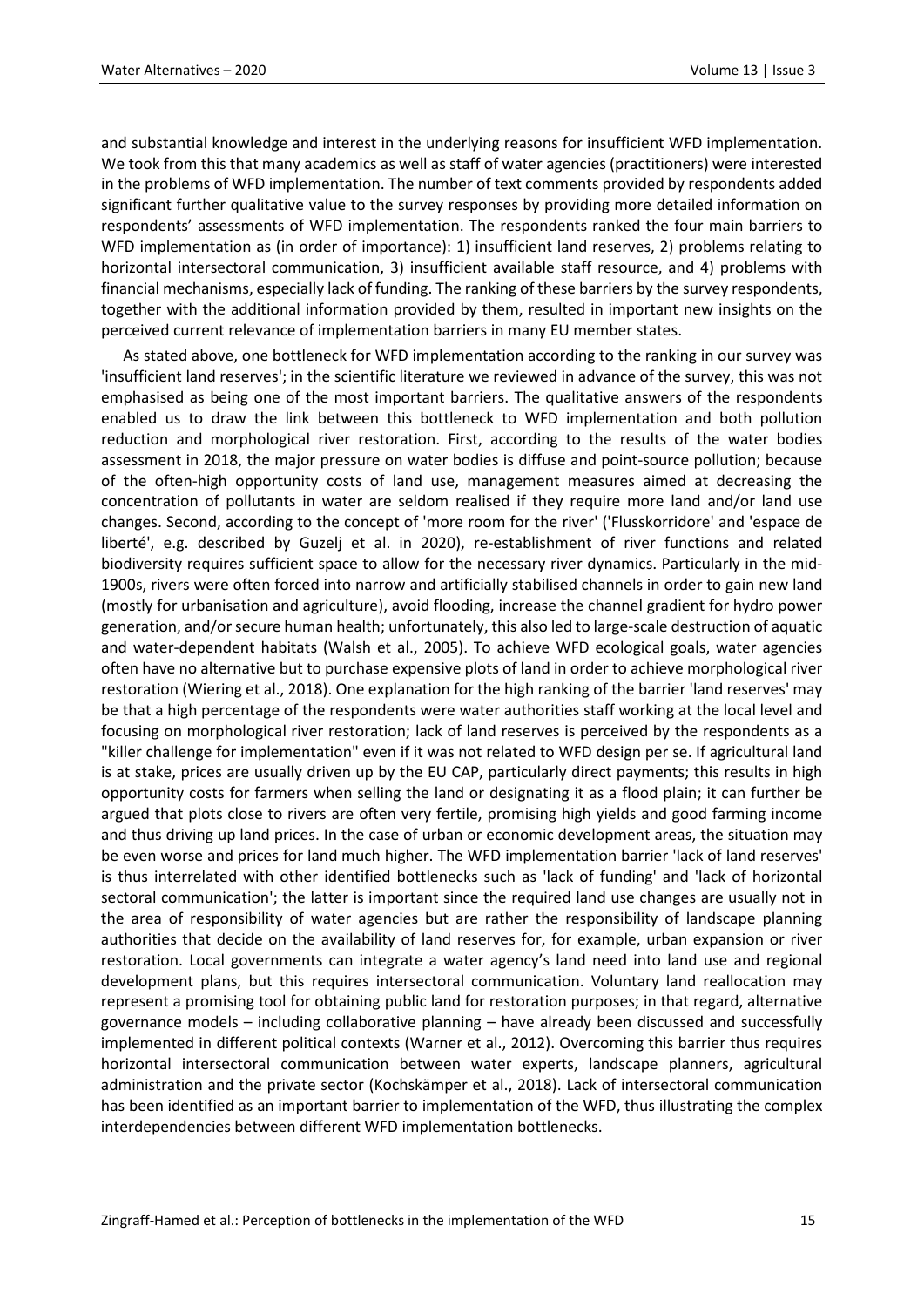Another barrier to implementation of the WFD is the lack of current funding mechanisms. Staff of water agencies mentioned that much more money is needed to implement measures such as buying additional plots of land. The limits of the existing financial mechanisms have already been identified as a challenge for WFD implementation (Farmer, 2011; Grygoruk and Okruszko, 2015; Hermans, 2010), including the latest WFD fitness check (EC, 2019a, 2019b). The WFD does not have its own designated EU funding scheme or budget for implementation; it is integrated into the budget of the EU LIFE financing instrument. EU LIFE accounts for about 10% of available funding for WFD implementation; this is a relatively small amount compared to what the EU spends through CAP or through regional disbursement of funds, which could also be made available for WFD implementation. Interestingly, the European Court of Auditors (ECA, 2014) highlighted that while an important part of the European Agricultural Fund for Rural Development (EAFRD) is earmarked for water protection efforts, the portion of the budget that targets water-related issues has not been spent because of lack of funding requests. As a result, WFD implementation depends on financial instruments in other sectoral policies where, again, horizontal intersectoral communication has been identified as a barrier to the implementation of the WFD.

The lack of horizontal intersectoral communication appears also to be the major bottleneck in relation to land availability and funding. This barrier is not only a lack of formal integration of policies from different sectors, it refers also to direct communication between the sectors and their related stakeholders. It would be necessary to improve the quantity and quality of communication in order to discuss both the areas and topics that can be integrated and the implementation of measures. Various levels of administration and various sectors have started to communicate more systematically in the course of WFD implementation, through the establishment of river basin stakeholder settings like round tables or similar fora. These are often not really effective, however, as they tend to mirror current power asymmetries among sectors and thus often do not interact on 'equal terms' (Theesfeld and Schleyer, 2011). Intersectoral communication is time-consuming and requires participants to practise multidisciplinary communication techniques, especially if the communication has not yet been formalised through institutional structures such as mandatory regular working groups or interdepartmental coordination.

Lack of staff capacity has also been identified as one of the greatest barriers and thus may represent another important bottleneck to WFD implementation. Staff capacity can be improved through the allocation of more funds by national governments. Qualifications, however, are of greater importance than the number of people working on the task, and survey respondents also ranked insufficient qualifications of WFD-related personnel as a potential bottleneck. While universities have an important role to play in this respect, water agencies should also encourage ongoing qualification programmes and long-term education of staff on, for example, communication tools. The rapid staff turnover in some water agencies (for example, of county administrations) also undermines staff qualifications and the quality of communication. Finally, intense intersectoral cooperation can define polycentric governance models. Experience shows that so-called polycentric governance models – which are necessary for effective WFD implementation – require a high level of trust between stakeholders (Zingraff-Hamed et al., 2019); this trust level is hampered by a high staff turnover.

Lack of the horizontal intersectoral communication that is needed in order to claim the funding and land necessary for WFD implementation, combined with the high turnover of stakeholder representatives, constitutes a weakness that translates into a bottleneck. The result of this lack of communication and impermanence of stakeholder representatives is inefficiency and/or significant delays; it is not, however, a characteristic of the system itself.

## **Conflicts and synergies between EU policies**

Article 11 of the Treaty on the Functioning of the European Union states that, "Environmental protection requirements must be integrated into the definition and implementation of the Union policies and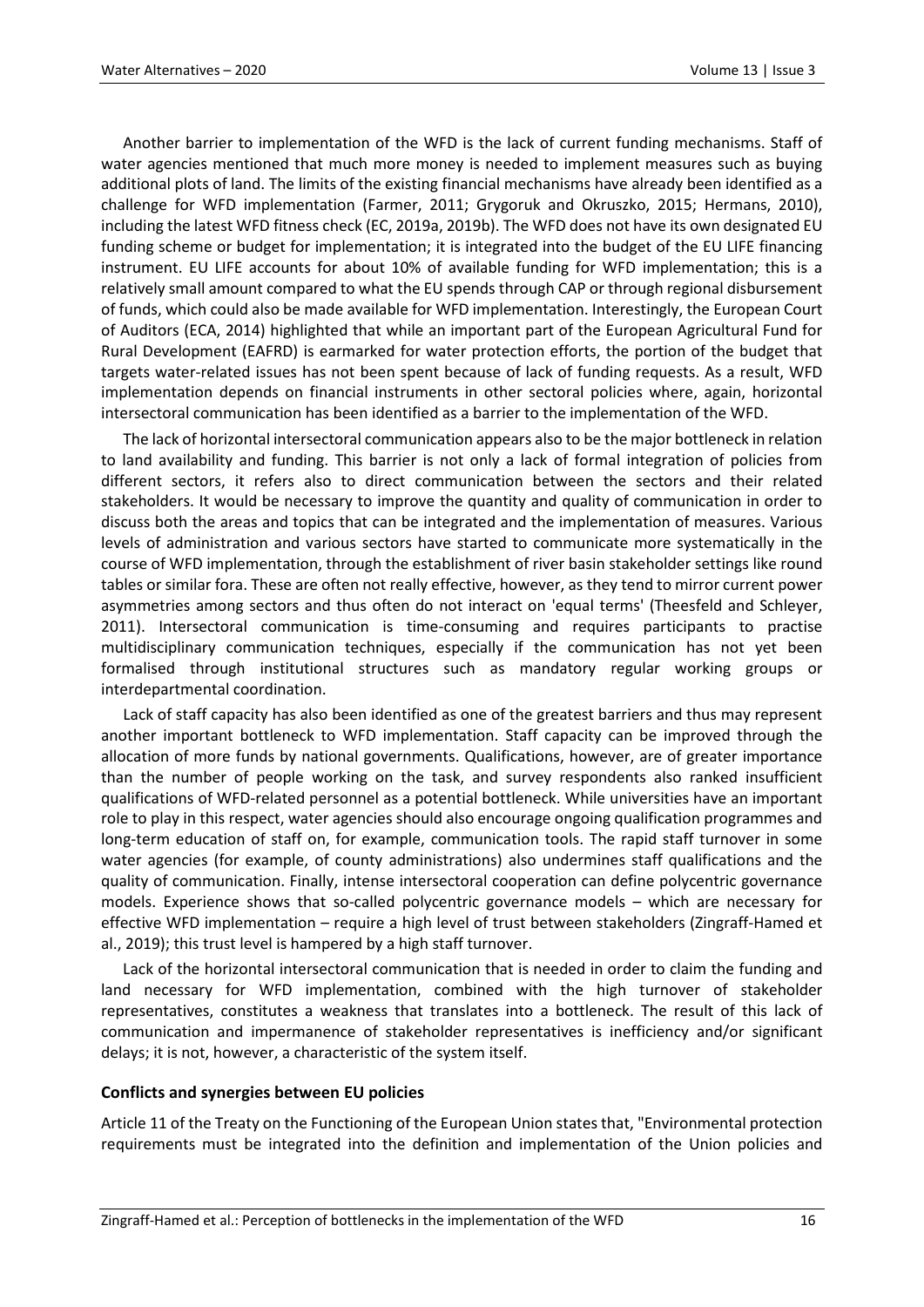activities, in particular with a view to promoting sustainable development" (EC, 2012). Results of the survey, however, show that stakeholders acknowledge conflicts between the WFD – aimed at achieving ecological quality standards – and other EU policies and programmes. Sectoral objectives and interests are usually manifested in such specific sectoral policies as, for example, water-related (environmental) objectives, and sectoral interests are similarly formulated and pursued within the WFD. EU objectives that conflict with other policies that affect water management require particularly well-designed and effective governance mechanisms at all levels if they are to manage the interdependencies between (often diverging) sectoral objectives and interests. Polycentric governance is a comprehensive and smart way to approach the intersectoral communication and negotiation that is necessary to reduce potential conflicts and create innovation (Zingraff-Hamed et al., 2019). The WFD, in principle, is designed to facilitate those cross-sectoral interactions and communications; it can thus serve as a sort of boundary policy (Schleyer et al., 2015) enabling discussions and negotiations within the water sector and with other sectors; what we find in practice, however, and what was confirmed by the survey respondents, is that there is a lack of effective, inclusive and equal cross-sectoral communication and interaction. There is, of course, a broad range of governance mechanisms available that have the potential to approach and eventually mitigate conflicts between sectors and related policies; indeed, there are good examples that have already been applied in the context of WFD implementation (Jager et al., 2016). It is beyond the scope of this paper, however, to present and discuss concrete options. We argue instead that, first, finding the most productive and effective forms and combinations of governance models is a complex and dynamic learning process for all involved stakeholders; we further argue that discovering such a diversity of forms is an 'empirical' process that should be embraced and fostered. Second, polycentric governance mechanisms are characterised, almost by definition, by complex governance and policy constellations; they are thus where conflicts need to be addressed and synergies explored. Below, we highlight some of the more prominent conflicts and synergies between EU policies which affect WFD implementation. The lack of sector involvement at the policy level was already identified during the first WFD fitness check (EC, 2019b) and by scientists (IGB, 2019; Carvalho et al., 2019), and was reconfirmed in the second fitness check. Survey results showed that there were three EU policies/directives whose implementation was perceived as strongly conflicting with WFD implementation; five other EU policies/directives, when they are implemented, are expected to be in both conflict and synergy with the WFD (EC, 2019a).

The CAP and the Nitrates Directive, first of all, have been pointed out by our respondents as particularly conflicting with the WFD. Removing diffuse pollution is one of the greatest challenges of reaching many of the WFD objectives since water quality is the baseline requirement for ecological quality. The CAP – in particular the direct payments in Pillar I – has a great influence on the amount of fertilisers and pesticides used on crops and the resulting pollutant inflow into water bodies. CAP reform in 2013 (for the period 2014 – 2020) set ambitious goals for integrating water policy objectives; however, according to the European Court of Auditors (ECA) report entitled Integration of EU water policy objectives with the CAP: a partial success (ECA, 2014), new CAP instruments designed to address agrienvironmental issues contribute little to meeting WFD objectives. The ECA observed that regional development programmes are not well aligned with River Basin Management Plans, a situation which sometimes causes negative side effects (ibid). With respect to cross-compliance, one of the weaknesses is that important water-related issues are not yet  $-$  or not sufficiently  $-$  included; an example is the requirements for farmers to limit the use of phosphorus on their land and the application of pesticides in the immediate vicinity of water bodies. The ECA also frequently observed breaches of water‑related cross‑compliance requirements at the farm and land level; this resulted in, for example, nitrate outputs being higher than 170 kg/ha in nitrate vulnerable zones (ibid). Another weakness is that sanctions are not calculated based on the cost of the damage caused; the calculation of such damages is complex, mainly due to the problem of estimating the value of mostly non-marketable ecosystem services reduced by short- or long-term pollution. Another weakness is that certain requirements, such as the size of buffer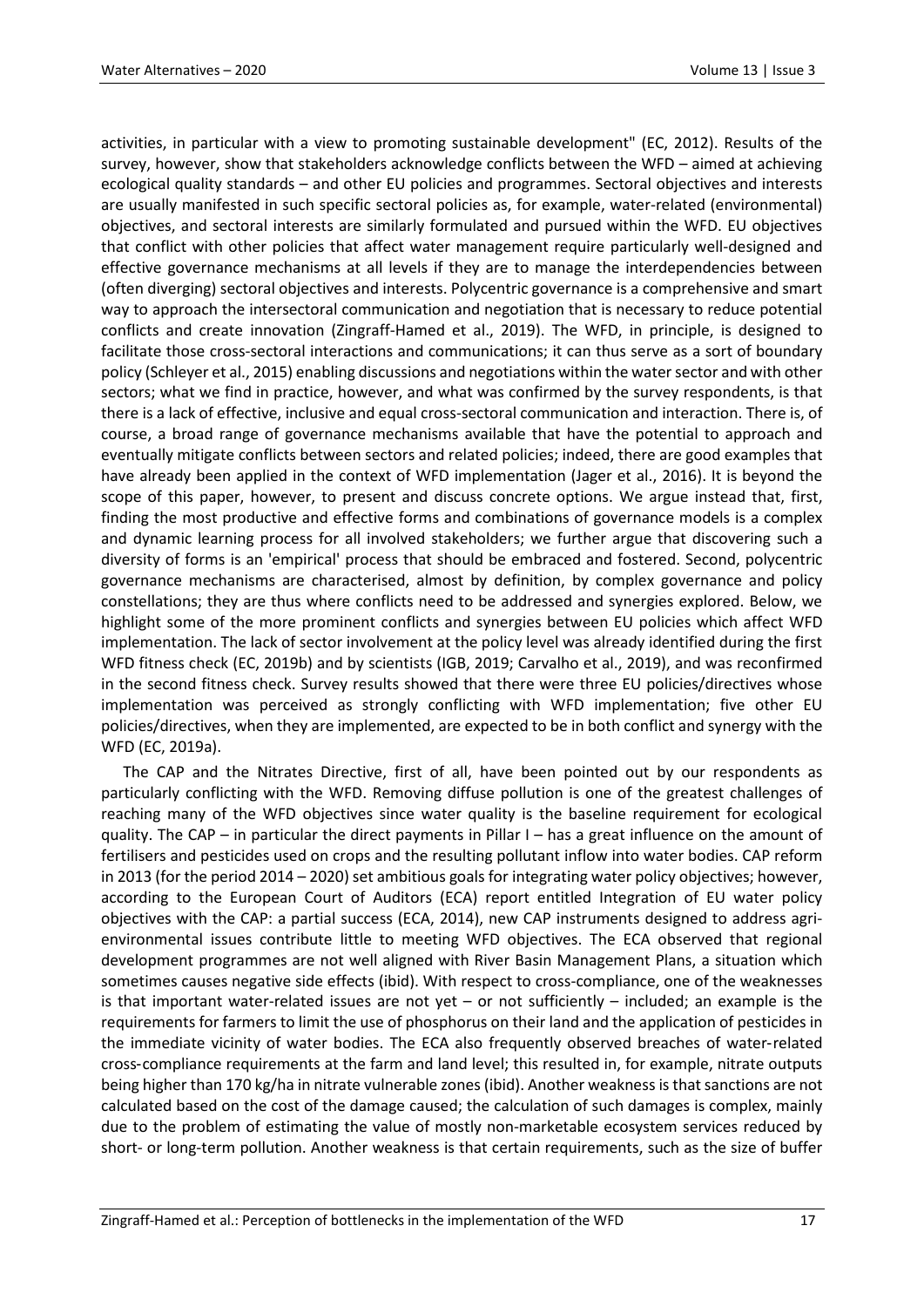strips, are fuzzy and vary between EU member states. The CAP's reluctance to account for farminginduced water problems is related to the lack of the political will and resources to act positively for the environment if requirements oppose agricultural interests. Further integration of EU agricultural policies with the WFD is hampered because of a divergence among policy makers in terms of policy goals and ideology (Schaub, 2019; Meergans and Lenschow, 2018; Vogeler et al., 2019).

Two other EU policies were also recognised by the respondents as being in substantial conflict with the WFD objectives: the European Renewable Energy Directive (RED) and the TEN-T policy. The RED sets country-specific, overall quite ambitious, targets for all member states concerning the share of energy that should come from renewable resources by 2020. The directive thus promotes, among other things, the development of hydropower. Renewable energy is generally perceived as being a nature-friendly energy source; hydropower, however, on the one hand addresses the energy security problem in the context of the Kyoto Protocol, and on the other hand is seen as massively degrading river ecosystems and local biodiversity (Abazaj et al., 2016). The objectives of the RED and the WFD should be achieved in a mutually supportive manner through – instead of building new hydropower plants – modernising and upgrading existing infrastructure in order to increase productivity and decrease environmental impact. Similarly, the TEN-T policy seeks the further channelisation of rivers to increase their navigability; in order to mitigate conflicts between authorities planning RBMPs and those developing the TEN-T programme, collaborative planning and intersectoral coordination is necessary.

Some respondents identified directives aiming at environmental protection as having potential synergies with WFD objectives; these included the Habitats, Birds, Nitrates, and Marine Strategy Framework Directives. The majority of the respondents, however, also mentioned conflicts, an analysis of which showed that the various directives are not necessarily perceived to be in conflict at the level of objectives; it seems instead that they conflict as soon as they are put into practice, and that it is less the design of the directives, and more some of the policy measures derived from the directives, that inhibit reaching WFD objectives. These conflicts constitute both an opportunity and a challenge, for both policymaking and research, to identify underlying trade-offs and to develop approaches and measures that will address and manage them. The 1991 EU Nitrates Directive (ND), for example, aims at monitoring and reducing nitrate contamination in water bodies since it is a serious threat to ecosystems and human health. While we expected a strong synergy between the WFD and the ND, respondents instead perceived there to be a conflict between them; we assume that, rather than the problem being the objectives and design of the directive, the respondents' perceptions were based on the weak implementation of the ND. Studies at the European level showed that, since its beginning, the implementation of the ND has been severely behind schedule (Goodchild, 1998); furthermore, after almost 30 years, ND implementation still faces major weaknesses, an example of this being Italy's Lombardy Plain where water monitoring has shown an increase of nitrate concentration since 2008. This failure of the ND to maintain its schedule of nitrates reduction is not an isolated case (Musacchio et al., 2019); in 2013, eight EU member states failed to implement the ND because they had not designated nitrate vulnerable zones or monitored nitrate concentrations in groundwater to find where they exceeded the 50mg/l limit for safe drinking water. According to the ND, nitrate inflows must be reduced and local governance has a key role in enforcing rules and implementing systematic control; furthermore, as shown by the ECA, stakeholder information and education may be key for reducing pollutant inflows (ECA, 2014). The conflicts with the Habitats and Birds Directives are more complex; they result from weak harmonisation of objectives between those directives and the WFD: the Habitats and Birds Directives are aimed mainly at species conservation, while the WFD targets habitat restoration. Restoration and conservation conflict in many ways (Dobson et al., 1997); indeed, some man-made habitats such as water reservoirs offer habitats for a few protected species such as birds, but present a major obstacle for many other species such as migratory fish. Another example is the dry grassland on old riverbanks that have resulted from the channelisation of freshwater bodies; in such settings, the riverbank has dried up due to river incision and now temporarily hosts protected plant species such as orchids (Egger et al., 2019).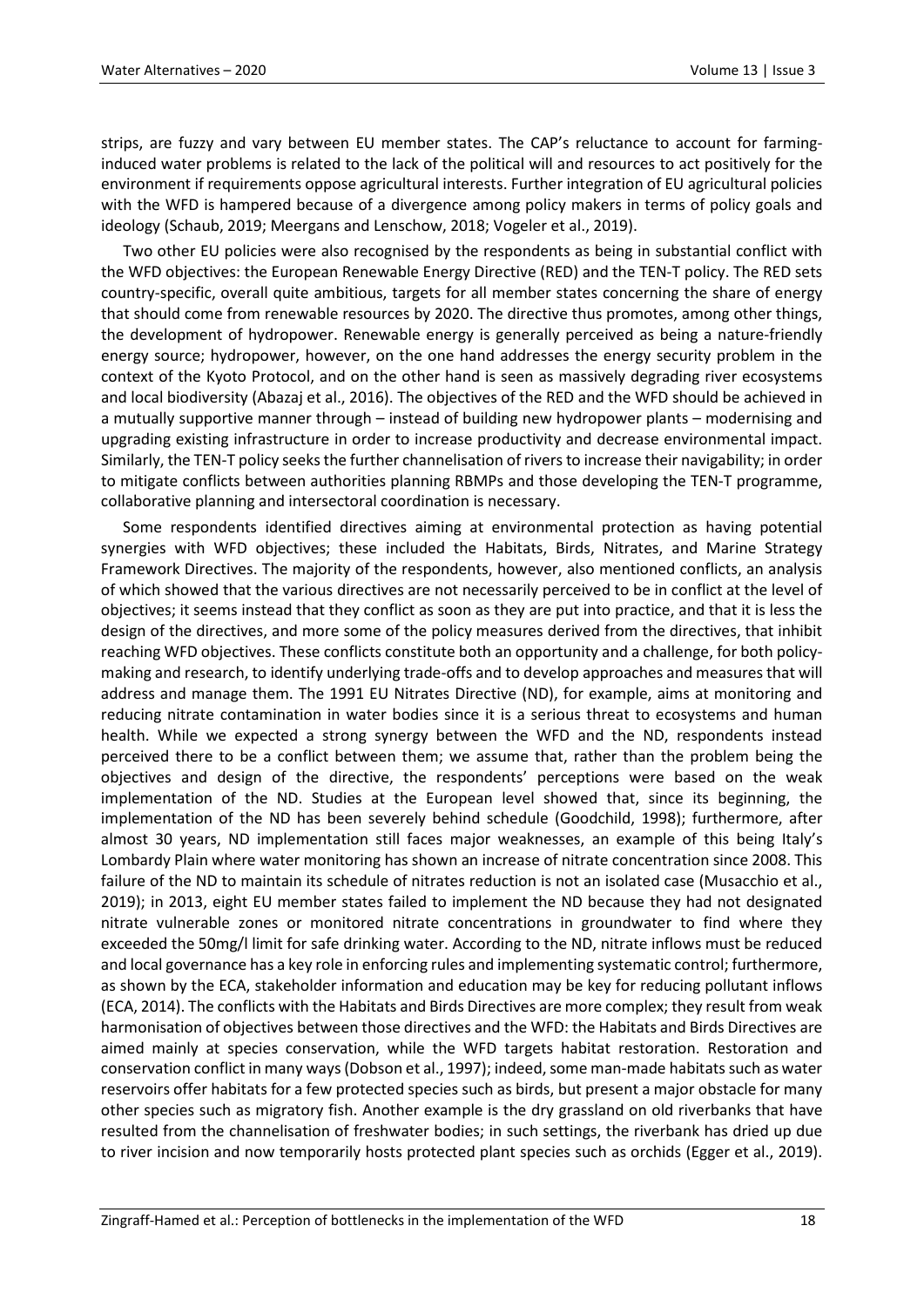From the perspective of the Habitats and Birds Directives, the morphological restoration of such a channelised river should be restricted since it would affect a protected habitat. The incoherence between these directives is made visible through research on governance aspects; examination of these bottlenecks provides an opportunity to clarify the goals of EU policies.

Finally, the Floods Directive has also been recognised as partly conflicting with the WFD. The text of the directive itself contains many potential synergies with the WFD; however, this would require coordination with land use planning and the development of RBMPs and should include, for example, agricultural or forestry activities that can be altered to increase the retention capacity of a riverine area; furthermore, such an approach could benefit from accessing EAFRD funding.

In summary, the analysis of policy conflicts has revealed that several policies conflict with the WFD and that compromises must be found in terms of their prioritisation and facilitation. The policies under scrutiny have high synergetic potential with respect to the WFD, but their often-weak implementation can lead to conflict; respondents identified the cause of their weak implementation as being a lack of intersectoral communication and of political will, especially considering the integration of the WFD aims into agricultural and hydropower-energy policies. Stronger EU policy integration had already been suggested as a way to address present and future water challenges (Kirschke et al., 2019). While some researchers have suggested that sustainability should be driven by a nexus approach to policy on water, energy, climate, food and natural resources (Benson et al., 2015) other studies have shown that integration per se does not necessarily improve policy performance (Tosun and Lang, 2017); moreover, research also acknowledges that the WFD is only a 'soft' tool which very much depends on political will for its implementation (Hermans, 2010; Hovik, 2019); accordingly, prioritisation of the objectives of certain directives may have a stronger impact on their implementation than integration, even though this may come at the risk of creating winners and losers in the integration process. Another and more resilient path to ensuring better integration between these different policies is an increase in collaborative planning, with involvement of all relevant stakeholders in decision-making processes (Mollinga, 2008), and in the coordination – and ideally collaboration – between sectors and organisations; such increased collaboration would include inter- and transdisciplinary partnerships between academics, policymakers and practitioners (Waylen et al., 2019). De Vito et al. (2020) provide examples of interconnected governance structures that are able to adopt stricter measures than are fragmented institutions.

## **Intense collaborative planning between stakeholders**

In line with the scientific literature which sees the integrated river basin paradigm as a great strength of the WFD (Giakoumis and Voulvoulis, 2019), only a few respondents saw this as a barrier to WFD implementation. Notably, considering the WFD (§ 14) demand for active stakeholder involvement and participatory processes at the river basin scale (RBMP and PoM development), only 11.5% of respondents saw the need for increased participation at that level; this could mean that respondents were satisfied with the intensity of collaborative planning at this level. Survey results showed that the cross-sectoral stakeholder constellation should be improved at the national level, specifically to improve the design of the respective policies. A collaborative policy-making process requires adaptation of national water governance in order to achieve high quality polycentric governance where all organisations are represented and where there is strong governmental leadership (Zingraff-Hamed et al., 2019). In such a negotiation process, environmental agencies have been identified as having a major role to play as leaders and facilitators of interests (Clare, 2011).

Our survey results show that the cross-sectoral stakeholder constellation should also be improved at the local level in order to ensure effective implementation of measures. Respondents also highlighted a need for more public participation at this level. Regional water authorities, based on hydrological scales, have the power to decide on the measures and how to implement them; however, the lack of a deliberative culture and the existence of weak governmental leadership was identified by the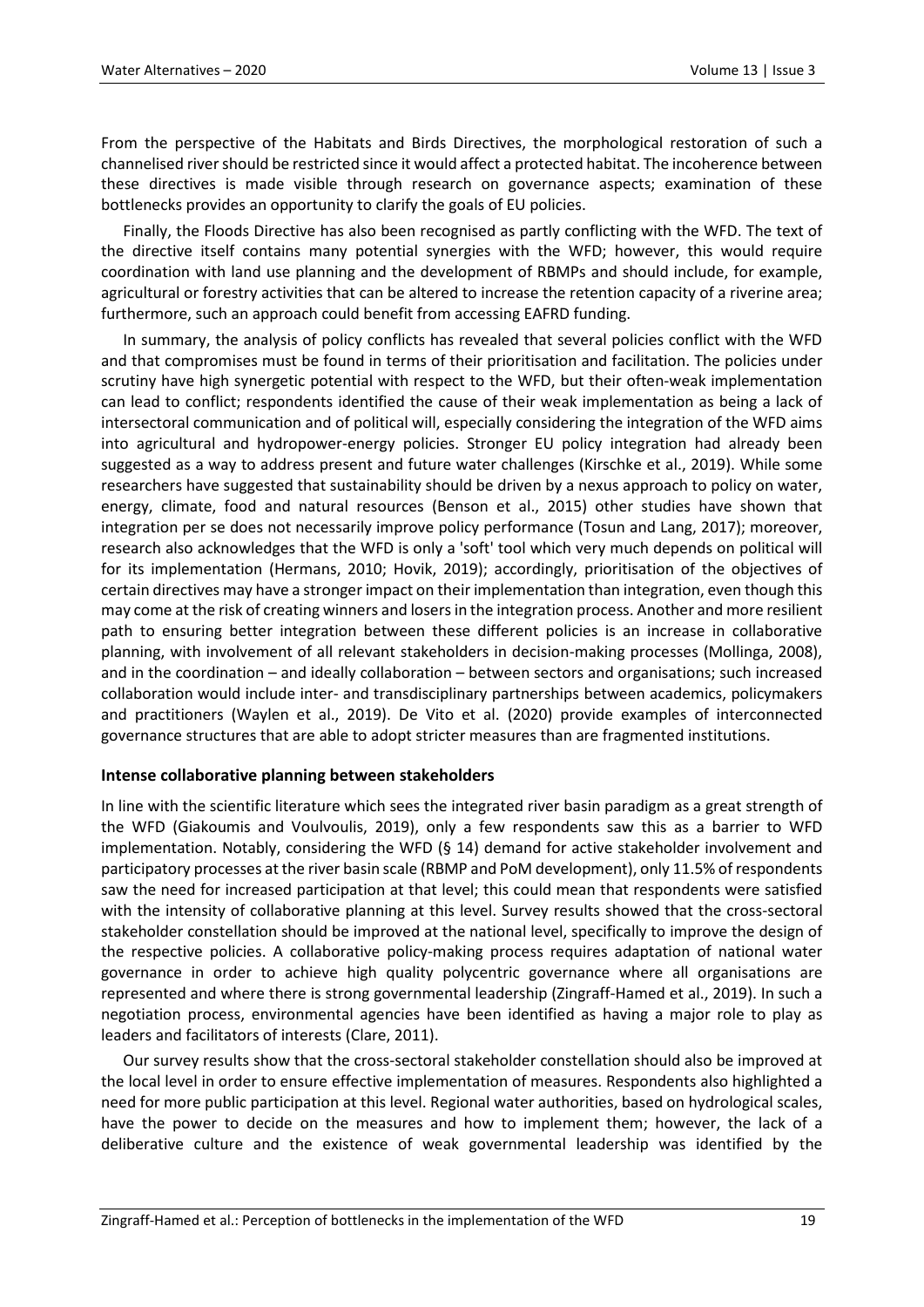respondents as being a strong barrier to an effective participatory process. Practitioners more than researchers, interestingly, regard aspects related to participation of civil society as being problematic. Our review of the literature suggests that compulsory public participation is a strength of the WFD but that it should be improved if implementation is to improve, as it is often limited to what is legally required in terms of dissemination of information and formal consultation (Giakoumis and Voulvoulis, 2019; Gourbesville, 2008). Public participation is often associated with high project acceptance, and studies show that the right to participate and the number of organisations or interest groups represented is a key success factor. Accordingly, the absence of some key stakeholders may explain the participants' dissatisfaction with the designed measures (Parés et al., 2015).

No European one-size-fits-all solution will suit the organisation of increased quantitative and qualitative sectoral cooperation; it could be a start, however, that the synergetic effects are already being considered at the EU level and that intersectoral cooperation is required for implementation of directives. The fact that participants at the river basin scale remained largely powerless was a key reason for the disappointment expressed with regard to WFD implementation. As highlighted by our survey and our analysis, the call for a stronger connection of participation with real power in planning and implementation is decisive for the development of new concepts like living labs or real world labs (Rogga et al., 2018; Jahn and Keil, 2016). Another related governance issue could be the empowerment of river basin authorities to satisfy the expectations generated and expressed in participatory processes (Jager et al., 2016). River basin authorities provide the local knowledge that supports authorities at other levels, an element which may also increase cost-effectiveness (Graversgaard et al., 2017). Importantly, more coordination will necessarily require more financial and human resources; in particular, cross-sectoral cooperation often demands more resources than sectoral cooperation as the actors 'speak different languages' and thus building trust takes time and effort. Top-down incentives to initiate national crosssectoral cooperation appear appropriate, however, with the particulars of how cooperation is arranged being assigned to the different national identities; the appropriateness of this approach is supported by our results, which show the greatest needs for integration as being policy design at the national level and implementation of measures at the local level.

## **Research limitations**

Our research includes certain limitations. First, our analysis explicitly addresses the governance dimension of WFD implementation; that is, it turns a somewhat blind eye to other dimensions of WFD implementation (and their related shortcomings). While acknowledging the work of other scholars on analysing implementation challenges from a natural sciences perspective (Carvalho et al., 2019), our analysis concerns itself particularly with governance challenges; it contributes to a holistic and integrated picture of all the governance challenges faced in the course of implementing the WFD, which must be addressed in an informed and integrated manner across different perspectives.

The second limitation of this paper is its particular focus on the implementation challenges that were identified in the literature as being most crucial: insufficient land reserves, a lack of horizontal intersectoral communication, insufficient staff capacities, and inadequate funds. Acknowledging their integrated nature, however, we do provide an integrated analysis of those challenges in later chapters.

Third, from a methodological perspective one could argue that the 36 publications selected for a detailed literature review do not represent the entire broad perspective on the WFD and the challenges relating to its implementation. As described above, however, we do consider the selected publications to provide insights into governance-related challenges that are sufficient (and sufficiently targeted) for guiding the analysis that builds on them. With regard to methodology, we also acknowledge a bias in the selection of survey recipients and survey respondents; in spite of a clear focus on Germany, the Netherlands and France, however, we believe that the results generated by the surveys and the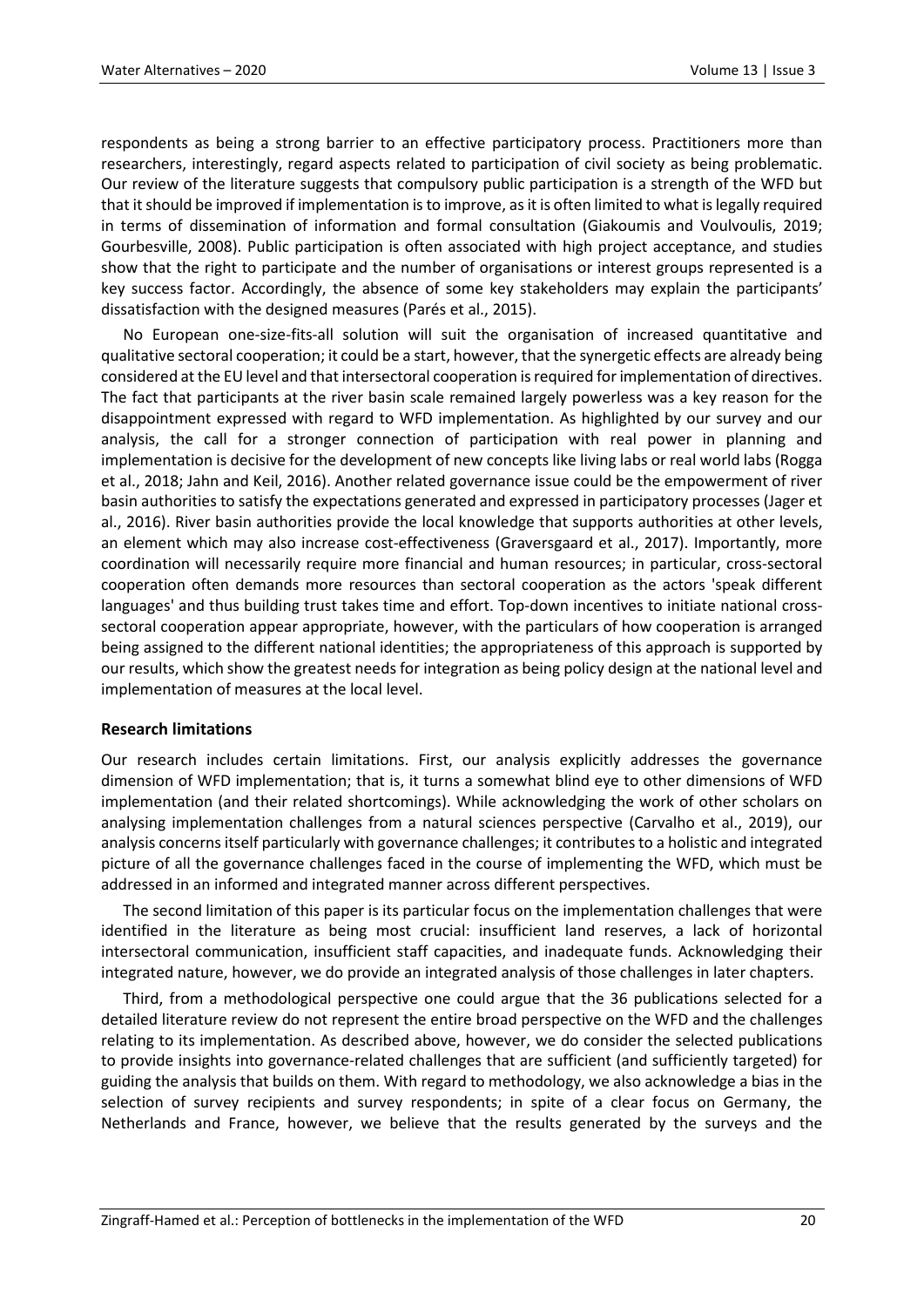recommendations derived from them are sufficiently generalisable to the EU as a whole as well as to other individual EU member states.

Finally, it is important to note that this survey is largely reporting on the perceptions of bottlenecks rather than investigating the underlying mechanisms of, and/or theories about, why there is ineffective implementation of the WFD. For this, more theoretical work and more testing of different governance theories would be required. The discussion is mostly based on the assumption that many of the bottlenecks identified could be overcome or mitigated; from the empirical survey results, however, we cannot deduce an optimal way to resolve the conflicts we identify as this is beyond the scope of this research.

## **CONCLUSIONS**

The adoption of the WFD in 2000 has been celebrated as a milestone in European and even international water resources management and protection. Even so, while important achievements have been made, severe implementation shortcomings persist; these are largely expressed in the lag between the ambitious goals of the WFD and the actual quality of waterbodies. As the governance and institutional dimensions of such shortcomings have received limited scholarly attention so far, this article has set out to bridge this gap; through questionnaires for scientists and practitioners, and inputs from a literature review, it investigated 1) which governance-specific and institution-specific shortcomings persist, 2) whether there is an emerging consensus on which of them are the most relevant, and 3) which changes would be required for overcoming, or at least mitigating, the shortcomings and thus ultimately improving the effectiveness of WFD implementation.

It is, first of all, important to note that there is considerable agreement among experts – both those involved in WFD implementation and those with a more academic perspective – about which bottlenecks are the most crucial when it comes to shortcomings in WFD implementation: insufficient land reserves, lack of intersectoral communication and integration, insufficient staff capacities and inadequate financing. The study identified that weak implementation is rooted in a combination of the lack of the horizontal intersectoral communication that is needed in order to claim funding and land, and that is hindered by the transitory nature of stakeholders. Rapid turnover is also a bottleneck – even if not a characteristic of the system itself – because it causes congestion in a system as well as inefficiencies or significant delays. It is important to note, as well, that these are largely aspects that do not feature prominently in academic research on WFD implementation; this reconfirms our suggestion that the governance dimension of WFD implementation merits more attention.

Second, conflicts between different EU directives (and other issue-specific legislation) are also bottlenecks to effective WFD implementation. Better integration between EU directives would be the best approach to continued WFD implementation. It has been argued by many scholars that a nexus approach for water, energy, climate, food and natural resource policies can achieve sustainability and stronger implementation. While the European Commission has already started integrating EU policies, it may be time for a more strongly integrated WFD, one which regulates all aspects of water governance at the river basin level, including environmental quality, energy production, and land use standards. Integration per se, however, does not necessarily improve policy performance. The research identified five changes that are urgently needed in order to bring about a more efficient EU policy integration: 1) diverging policy goals – as in the case of the CAP and the WFD – should be prioritised and homogenised; 2) directives should provide for better alignment between the instruments, which is to say between regional development programmes and River Basin Management Plans, and between River Basin Management Plans and the Trans-European Transport Network development plan; 3) the WFD, the CAP and the ND should include stronger rules for addressing water-related issues; 4) the weaknesses of the EU directives should be urgently corrected, for instance the European Renewable Energy Directive should request the renewal of hydropower plants in order to meet environmental goals instead of accepting the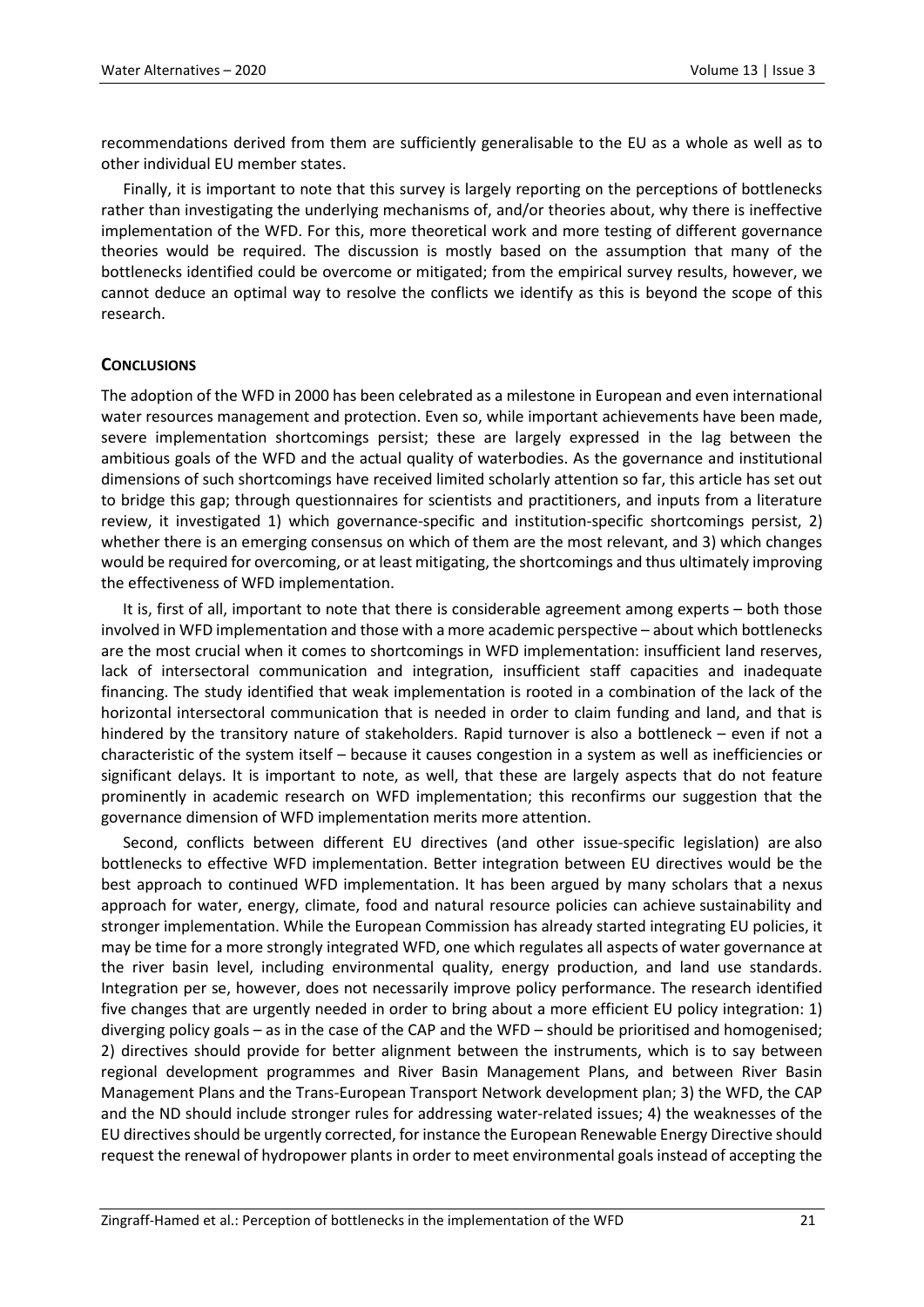construction of new ones; 5) sectoral-level EU policies should find a way to respond to the WFD's aim of stimulating intersectoral collaboration. It is, however, beyond the scope of this empirical survey of perceived bottlenecks to assess an optimal way to resolve the conflicts between EU directives.

Third, the paper highlights the need for intersectoral communication and integration at all levels from river basin to local. This reconfirms previous findings on the importance of cross-level integration; it also, however, highlights other challenges (such as staff capacities, including communication skills) that are required for such cross-level integration.

These findings also highlight the ample room that remains for further scholarly research. Among other things, there needs to be a more detailed exploration – through in-depth, qualitative studies – of the exact nature of individual governance-related and institution-related bottlenecks and their influence on overall implementation shortcomings. At the same time, further analysis is warranted of the interdependencies and potential vicious circles between different bottlenecks. Comparative studies (across geographic regions, governance scales and/or bottlenecks) can then help to ascertain specific findings, potentially also providing the basis for more insightful policy recommendations.

## **ACKNOWLEDGEMENTS**

This contribution is an outcomes of a workshop that was held at the Helmholtz Centre for Environmental Research (UFZ) in Leipzig, Germany, in January 2019. We like to thank the more than 40 researchers and members of social science disciplines working on WFD implementation and European water policy that collaborate in the research. AZH is funded by the project PHUSICOS that has received funding from the European Union's Horizon 2020 research and innovation program under grant agreement No. 776681. BS is funded by the German Federal Ministry for Education and Research (Bundesministerium für Bildung und Forschung - BMBF) through a grant for the PlanSmart research group (grant no: 01UU1601A and B) as part of the funding priority ['Social-Ecological Research'](http://www.fona.de/en/society) within the *[Research for Sustainability](https://www.fona.de/en/)  [Program](https://www.fona.de/en/)*. We thank all the data providers and external reviewers. We like to express sincere appreciation to all who contributed time, experience, and knowledge to support the development of this contribution. The authors especially like to thank the stakeholders that took the time for responding the survey.

#### **REFERENCES**

- Abazaj, J.; Moen, Ø. and Ruud, A. 2016. Striking the balance between renewable energy generation and water status protection: Hydropower in the context of the European Renewable Energy Directive and Water Framework Directive. *Environmental Policy and Governance* 26(5): 409-421.
- Adger, W.N.; Agrawala, S.; Mirza, M.M.Q.; Conde, C.; O'Brien, K.; Pulhin, J.; Pulwarty, R.; Smit, B. and Takahashi, K. 2007. Assessment of adaptation practices, options, constraints and capacity. In Parry, M.L.; Palutikof, J.P.; van der Linden P.J. and Hanson C.E. (Ed), *Climate change 2007: Impacts, adaptation and vulnerability*, pp. 717-743. Cambridge, UK: Cambridge University Press.
- Barnett, J. 2010. Adapting to climate change: Three key challenges for research and policy An editorial essay. *Wiley Interdisciplinary Reviews: Climate Change* 1(3): 314-317.
- Benson, D.; Gain A.K. and Rouillard, J.J. 2015. Water governance in a comparative perspective: From IWRM to a 'nexus' approach? *Water Alternatives* 8(1): 756-773.
- Borja, Á. and Rodríguez, J.G. 2010. Problems associated with the 'one-out, all-out' principle, when using multiple ecosystem components in assessing the ecological status of marine waters. *Marine Pollution Bulletin* 60: 1143- 1146.
- Brack, W.; Dulio, V.; Agerstrand, M.; Allan, I.; Altenburger, R.; Brinkmann, M. and Bunke, D. 2017. Towards the review of the Water Framework Directive: Recommendations for more efficient assessment and management of chemical contamination in European surface water resources. *Science of the Total Environment* 576: 720-737.
- Carvalho, L.; Mackay, E.B.; Cardoso, A.C.; Baattrup-Pedersen, A.; Birk, S.; Blackstock, K.L.; Borics, G.; Borja, A.; Feld, C.K.; Ferreira, M.T.; Globevnik, L.; Grizzetti, B.; Hendry, S.; Hering, D.; Kelly, M.; Langaas, S.; Meissner, K.;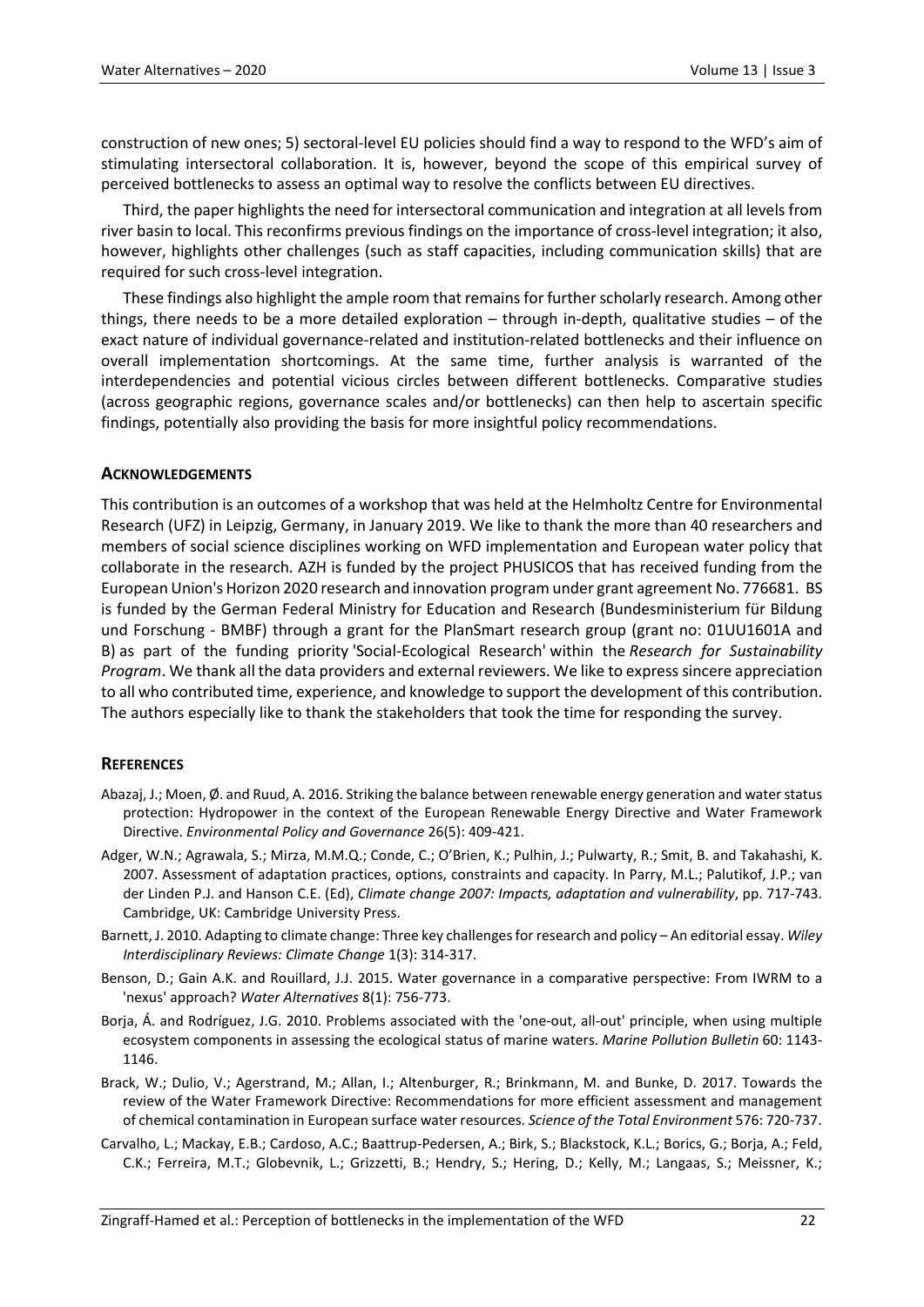Panagopoulos, Y.; Penning, E.; Rouillard, J.; Sabater, S.; Schmedtje, U.; Spears, B.M.; Venohr, M.; van de Bund W. and Solheim, A.L. 2019. Protecting and restoring Europe's waters: An analysis of the future development needs of the Water Framework Directive. *Science of the Total Environment* 658: 1228-1238.

- Clare, R. 2011. Leadership in collaborative policy-making: An analysis of agency roles in regulatory negotiations. *Policy Sciences* 34(1): 221-245.
- Commission, E. 2012. A blueprint to safeguard Europe's water resources. Brussels: European Commission.[673 COM(2012)].
- De Vito, L.; Fairbrother, M. and Russel, D. 2020. Implementing the Water Framework Directive and tackling diffuse pollution from agriculture: Lessons from England and Scotland. *Water* 12(1): 244.
- Dobson, A.P.; Bradshaw A.D. and Baker, A.J.M. 1997. Hopes for the future: Restoration ecology and conservation biology. *Science* 277(5325): 515-522.
- Dow, K.; Berkhout, F.; Preston, B.L.; Klein, R.J.T.; Midgley, G. and Shaw, M.R. 2013. Limits to adaptation: An actorcentered, risk-based approach to defining limits to social adaptation provides a useful analytic framing for identifying and anticipating these limits and informing debates over society's responses to climate change. *Nature Climate Change* 3: 305-308
- EC. 2019a. Evaluation of EU water legislation concludes that it is broadly fit for purpose but implementation needs to speed up. Brussel, Belgium: EC. Available from [https://ec.europa.eu/info/news/evaluation-eu-water](https://ec.europa.eu/info/news/evaluation-eu-water-legislation-concludes-it-broadly-fit-purpose-implementation-needs-speed-2019-dec-12_en)[legislation-concludes-it-broadly-fit-purpose-implementation-needs-speed-2019-dec-12\\_en](https://ec.europa.eu/info/news/evaluation-eu-water-legislation-concludes-it-broadly-fit-purpose-implementation-needs-speed-2019-dec-12_en)
- EC. 2019b. Factual summary report on the public consultation for the fitness check of the Water Framework Directive and associated directives and the Flood Directive. Brussel, Belgia: EC. [https://ec.europa.eu/info/law/better-regulation/initiatives/ares-2017-5128184/public-consultation\\_de](https://ec.europa.eu/info/law/better-regulation/initiatives/ares-2017-5128184/public-consultation_de)
- ECA. 2014. Special Report Integration of EU water policy objectives with the CAP: a partial success. Luxenbourg: EU04.
- EEA. 2018. European waters Assessment of status and pressures 2018. Brussel.
- Egger, G.; Gräßer, L.; Reich, M.; Komposch, C.; Dister, E.; Schneider E. and Norbert, M. 2019. Ecosystem Alpine river – Permanent change. In Muhar, S.; Egger, A.M.G. and Siegrist, D. (Ed), *Rivers of the Alps – Diversity in nature and culture*, pp. 511. Bern, Germany: Haupt.
- Farmer, A.M. 2011. Cross-scale governance and the analysis of policy implementation for water management, with particular regard to climate adaptation, industrial pollution and impacts of agriculture. *Journal of Water and Climate Change* 2(2-3): 123-142.
- Giakoumis, T. and Voulvoulis, N. 2019. Water Framework Directive programmes of measures: Lessons from the 1st planning cycle of a catchment in England. *Science of the Total Environment* 668: 903-916.
- Goodchild, R.G. 1998. EU policies for the reduction of nitrogen in water: the example of the Nitrates Directive. *Environmental Pollution* 102(1, Supplement 1): 737-740.
- Gourbesville, P. 2008. Integrated river basin management, ICT and DSS: Challenges and needs. *Physics and Chemistry of the Earth* 33(5): 312-321.
- Graversgaard, M.; B.H. Jacobsen, C. Kjeldsen and T. Dalgaard. 2017. Stakeholder Engagement and Knowledge Co-Creation in Water Planning: Can Public Participation Increase Cost-Effectiveness? *Water* 9(3): 191.
- Grygoruk, M. and Okruszko, T. 2015. Do water management and climate-adapted management of wetlands interfere in practice? Lessons from the Biebrza valley, Poland. In *GeoPlanet: Earth and Planetary Sciences*, 53- 67. Springer Verlag.
- Guzelj, M.; Hauer, C. and Egger, G. 2020. The third dimension in river restoration: how anthropogenic disturbance changes boundary conditions for ecological mitigation. *Scientific Reports*, 10(1), 13106.
- Heldt, S.; Rodríguez-de-Francisco, J.C.; Dombrowsky, I.; Feld C.K.and Karthe, D. 2017. Is the EU WFD suitable to support IWRM planning in non-European countries? Lessons learnt from the introduction of IWRM and River Basin Management in Mongolia. *Environmental Science and Policy* 75: 28-37.
- Hering, D.; Borja, A.; Carstensen, J.; Carvalho, L.; Elliott, M.; Feld, C.K.; Heiskanen, A.S.; Johnson, R.K.; Moe, J.; Pont, D.; Solheim A.L. and de Bund, W. 2010. The European Water Framework Directive at the age of 10: a critical review of the achievements with recommendations for the future. *Science of the Total Environment* 408(19): 4007-19.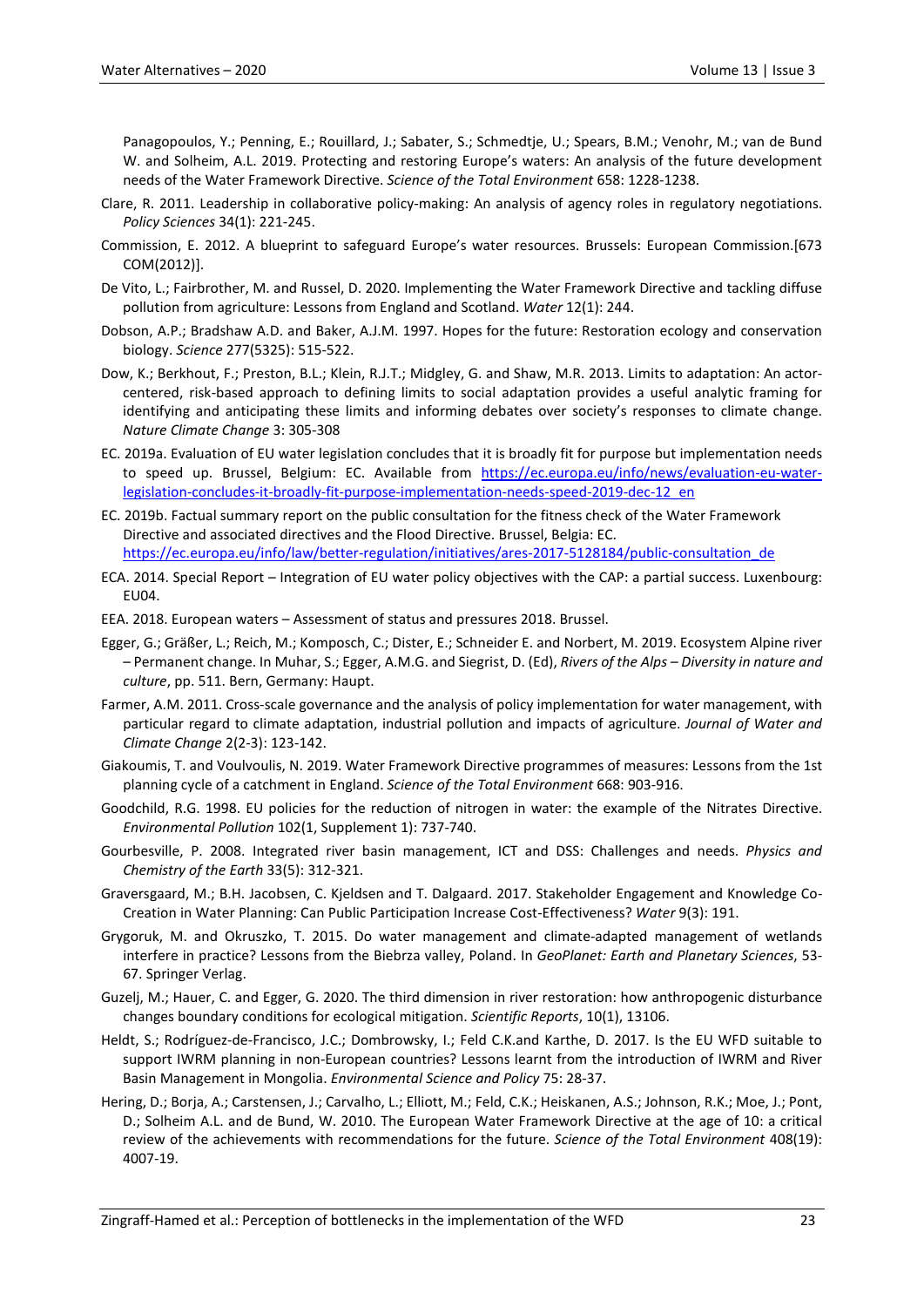- Hermans, L.M. 2010. An Approach to Support Learning from International Experience with Water Policy. *Water Resources Management* 25(1): 373-393.
- Hovik, S. 2019. Integrated Water Quality Governance and Sectoral Responsibility: The EU Water Framework Directive's Impact on Agricultural Sector Policies in Norway. *Water* 11(11): 2215.
- IGB. 2019. IGB Policy Brief: Strengths and weaknesses of the Water Framework Directive. Berlin, Germany: IGB.

IOG. 2019. What is governance? Institute on Governance, <https://iog.ca/what-is-governance>

- Jager, N.W.; Challies, E.; Kochskämper, E.; Newig, J.; Benson, D.; Blackstock, K.; Collins, K.; Ernst, A.; Evers, M.; Feichtinger, J.; Fritsch, O.; Gooch, G.; Grund, W.; Hedelin, B.; Hernández-Mora, N.; Hüesker, F.; Huitema, D.; Irvine, K.; Klinke, A.; Lange, L.; Loupsans, D.; Lubell, M.; Maganda, C.; Matczak, P.; Parés, M.; Saarikoski, H.; Slavíková, L.; van der Arend S. and von Korff Y. 2016. Transforming European water governance? Participation and river basin management under the EU Water Framework Directive in 13 member states. *Water* 8(4): 156.
- Jahn, T. and Keil, F. 2016. Reallabore im Kontext transdisziplinärer Forschung. *GAIA* 25(4): 247-252.
- Kirschke, S.; Häger, A.; Kirschke D. and Völker, J. 2019. Agricultural nitrogen pollution of freshwater in Germany. The governance of sustaining a complex problem. *Water* 11(12): 2450.
- Kochskämper, E.; Jager, N.W.; Challies E. and Newig, J. 2018. *Participation for effective environmental governance? Evidence from implementing the European Water Framework Directive*. London and New York: Taylor & Francis Ltd.
- Lemos, M.C. and Agrawal, A. 2006. Environmental governance. *Annual Review of Environment and Resources* 31(1): 297-325.
- Lepenies, R.; Hüesker, F.; Beck S. and Brugnach, M. 2018. Discovering the political implications of coproduction in water governance. *Water* 10(10): 1475.
- Meergans, F. and Lenschow, A. 2018. Die Nitratbelastung in der Region Weser-Ems: Inkohärenzen in Wasser-, Energie- und Landwirtschaftspolitik. In Czada, R.; Fürst, D. (Ed), *Regieren in Niedersachsen*, pp. 105-117. Kiel, Hamburg: Wachholtz, Murmann Publishers.
- Moher, D.; Liberati, A.; Tetzlaff, J. and Altman, D. 2009. Preferred reporting items for systematic reviews and metaanalyses: The PRISMA statement. *Annals of Internal Medicine* 151: 264-269.
- Mollinga, P.P. 2008. Water, politics and development: Framing a political sociology of water resources management. *Water Alternatives* 1(1): 7-23.
- Musacchio, A.; Re, V.; Mas-Pla, J. and Sacchi, E. 2019. EU Nitrates Directive, from theory to practice: Environmental effectiveness and influence of regional governance on its performance. *Ambio* 49: 504-516
- Parés, M.; Brugué, Q.; Espluga, J.; Miralles, J. and Ballester, A. 2015. The strengths and weaknesses of deliberation on river basin management planning: Analysing the Water Framework Directive implementation in Catalonia (Spain). *Environmental Policy and Governance* 25(2): 97-110.
- Reyjol, Y.; Argillier, C.; Bonne, W.; Borja, A.; Buijse, A.D.; Cardoso, A.C.; Daufresne, M.; Kernan, M.; Ferreira, M.T.; Poikane, S.; Prat, N.; Solheim, A.L.; Stroffek, S.; Usseglio-Polatera, P.; Villeneuve B. and van de Bund, W. 2014. Assessing the ecological status in the context of the European Water Framework Directive: where do we go now? *Science of the Total Environment*497-498: 332-344.
- Rogga, S.; Zscheischler, J. and Gaasch, N. 2018. How much of the real-world laboratory is hidden in current transdisciplinary research? *Gaia* 27(S1): 18-22.
- Rouillard, J.; Lago, M.; Abhold, K.; Roeschel, L.; Kafyeke, T.; Klimmek H. and Mattheiß, V. 2018. Protecting and restoring biodiversity across the freshwater, coastal and marine realms: Is the existing EU policy framework fit for purpose? *Environmental Policy and Governance* 28(2): 114-128.
- Schaub, S. 2019. Salient to whom? The positioning of German political parties on agricultural pollutants in water bodies. *Water* 11(11): 2278.
- Schleyer, C.; Görg, C.; Hauck J. and Winkler, K.J. 2015. Opportunities and challenges for mainstreaming the ecosystem services concept in the multi-level policy-making within the EU. *Ecosystem Services* 16: 174-181.
- Theesfeld, I. and Schleyer, C. 2011. *Institutional requirements for Integrated Water Resource Management in Germany*. München, Germany: Acatech
- Tosun, J. and Lang, A. 2017. Policy integration: Mapping the different concepts. *Policy Studies* 38(6): 553-570.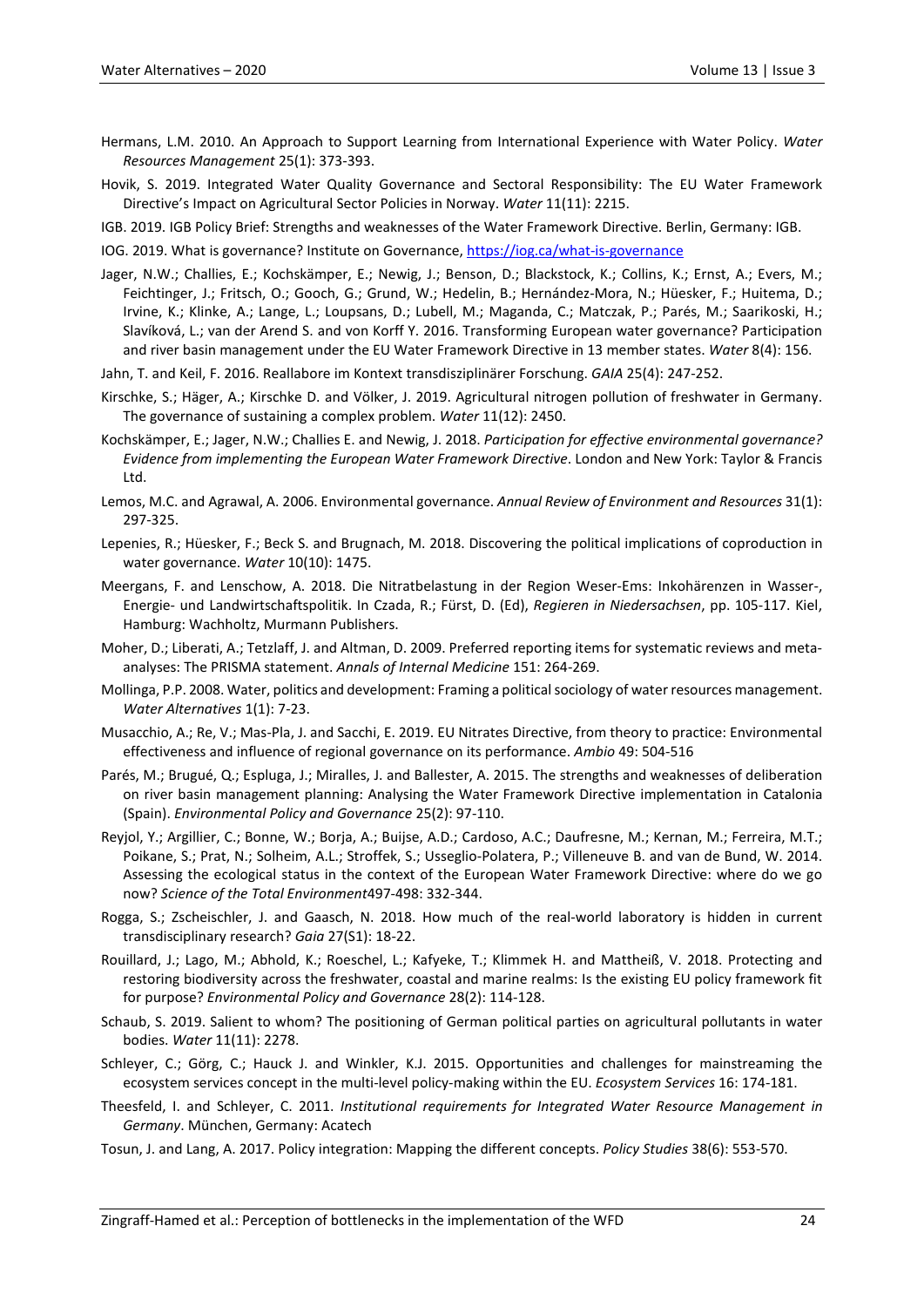- Vogeler, C.S.; Möck, M.; Bandelow, N. and Schröder, B. 2019. Livestock farming at the expense of water resources? The water-energy-food-nexus in regions with intensive livestock farming. *Water* 11(11): 2330.
- Voulvoulis, N.; K.D. Arpon and Giakoumis, T. 2017. The EU Water Framework Directive: From great expectations to problems with implementation. *Science of the Total Environment* 575: 358-366.
- Walsh, C.J.; Roy, A.H.; Feminella, J.W.; Cottingham, P.D.; Groffman, P.M. and Morgan, R.P. 2005. The urban stream syndrome: Current knowledge and the search for a cure. *Journal of the North American Benthological Society* 24: 706-723.
- Warner, J.F.; van Buuren, A. and Edelenbos, J. (Eds). 2012. *Making space for the river: Governance experiences with multifunctional river flood management in the US and Europe*. IWA Publishing. Vol. 11.
- Waylen, K.A.; Blackstock, K.L.; Tindale, S.J. and Juárez-Bourke, A. 2019. Governing integration: Insights from integrating implementation of European water policies. *Water* 11(3): 598.
- Wiering, M.A.; Liefferink, D.; Kaufmann, M. and Kurstjens, N. 2018. *The implementation of the Water Framework Directive: A focused comparison of governance arrangements to improve water quality*. Radboud, Netherland: Institute for management research.
- Zingraff-Hamed, A.; Greulich, S.; Pauleit, S. and Wantzen, K.M. 2017a. Urban and rural river restoration in France: A typology. *Restoration Ecology* 25(6): 994-1004.
- Zingraff-Hamed, A.; Greulich, S.; Wantzen, K.M. and Pauleit, S. 2017b. Societal drivers of European water governance: a comparison of urban river restoration practices in France and Germany. *Water* 9(3): 206.
- Zingraff-Hamed, A.; Martin, J.; Lupp, G.; Linnerooth-Bayer, J. and Pauleit, S. 2019. Designing a resilient waterscape using a living lab and catalyzing polycentric governance. *Landscape Architecture Frontiers* 7(3): 12-31.

## **APPENDIX**

Table A1. Summary of the results of the literature review

| Positive aspects of local, national and EU-wide water governance of WFD implementation                                                                                        |                                                                                |  |  |
|-------------------------------------------------------------------------------------------------------------------------------------------------------------------------------|--------------------------------------------------------------------------------|--|--|
| Integrative River basin Management paradigm                                                                                                                                   | (Giakoumis and Voulvoulis,<br>2019; Gourbesville, 2008;<br>Heldt et al., 2017) |  |  |
| Ecosystem-based Integrative River Basin Management                                                                                                                            | (Heldt et al., 2017)                                                           |  |  |
| Inclusion of public and multiple stakeholder participation for design, (Heldt et al., 2017; Khalid et<br>implementation and monitoring of programs and measures               | al., 2018)                                                                     |  |  |
| Application of the subsidiarity principle allowing decision making to be made by (Khalid et al., 2018)<br>agencies closest to an issue in the river basin                     |                                                                                |  |  |
| Involvement of different levels of government in Integrative River Basin (Khalid et al., 2018)<br>Management enables large-scale measures                                     |                                                                                |  |  |
| Negative aspect of local, national and EU-wide water governance of WFD implementation                                                                                         |                                                                                |  |  |
| National simplification of information relating to the WFD during translation of the (Farmer, 2011)<br>WFD in national water governance structures                            |                                                                                |  |  |
| Lack of available funding to implement the WFD                                                                                                                                | (Farmer, 2011; Grygoruk and<br>Okruszko, 2015; Hermans,<br>2011)               |  |  |
| WFD is a soft tool that requires strong political will to be implemented                                                                                                      | (Heldt et al., 2017; Hermans,<br>2011)                                         |  |  |
| WFD often in conflict with other policies focusing on emerging stressors like (Grygoruk and Okruszko,<br>Climate Change (increase of flood, drought, and changing ecosystems) | 2015; Stratmann and<br>Albrecht, 2015)                                         |  |  |